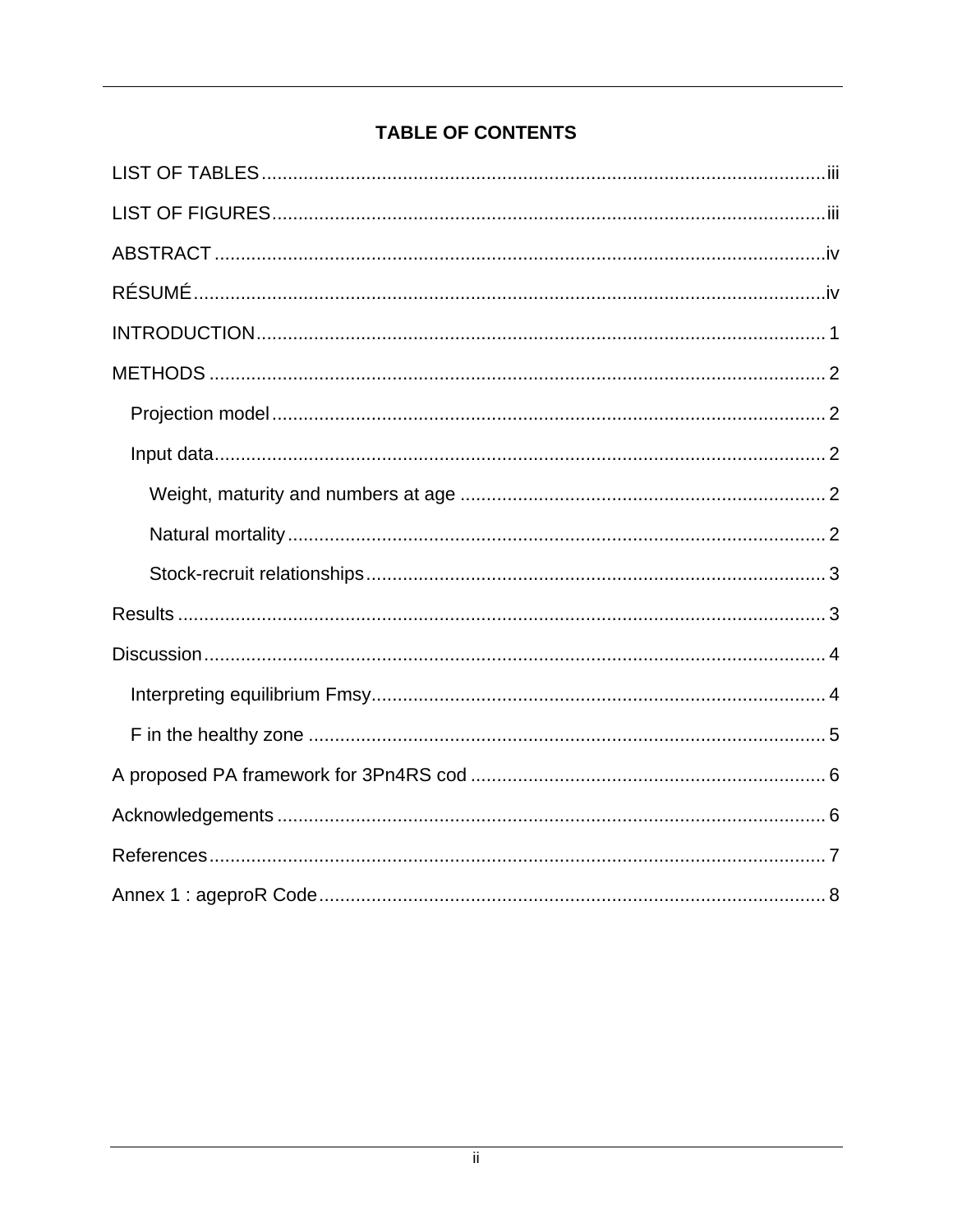## **LIST OF TABLES**

<span id="page-2-0"></span>

| Table 1: Summary of equilibrium reference points for nGSL cod under a range of assumptions for<br>recruitment and natural mortality. HS is the hockey-stock model, NP is the non-parametric smoother |
|------------------------------------------------------------------------------------------------------------------------------------------------------------------------------------------------------|
| model, RandR is randomly sampled recruitment at age 3 from 1974-2012. Full F is the F at Fmsy for<br>the fully selected age classes. Fmsy is the numbers weighted average F for ages 7-9 that gives  |
| maximum equilibrium yield (MSY). MSY is the maximum equilibrium yield at Fmsy. Bmsy is the<br>spawning biomass at equilibrium maximum yield. Blim and Busr are the limit and upper stock             |
|                                                                                                                                                                                                      |
|                                                                                                                                                                                                      |

# **LIST OF FIGURES**

<span id="page-2-1"></span>

| Figure 1: The precautionary approach to fisheries management as developed in Canada (DFO 2009),<br>developed slightly here to provide names for various elements and key features such as Ftar <flim.<br>17</flim.<br>                                                                                                                                                                                                                                                                                                                                                                                                            |  |
|-----------------------------------------------------------------------------------------------------------------------------------------------------------------------------------------------------------------------------------------------------------------------------------------------------------------------------------------------------------------------------------------------------------------------------------------------------------------------------------------------------------------------------------------------------------------------------------------------------------------------------------|--|
| Figure 2: beta distribution which was used to sample natural mortality values for stochastic projections.<br>The black line is the simple random distribution while the red line is the same distribution sampled                                                                                                                                                                                                                                                                                                                                                                                                                 |  |
| Figure 3: stock-recruitment relationships used in some projections. Recruitment is number of individuals                                                                                                                                                                                                                                                                                                                                                                                                                                                                                                                          |  |
| Figure 4: Equilibrium yield and spawning biomass at different levels of fishing mortality calculated<br>assuming a hockey-stick stock recruitment relationship and natural mortality that varies between 0.2<br>and 0.4. The thick dashed blue line is SSB while the thick solid red line is yield. Blim and Busr are<br>shown as horizontal dashed lines while estimates for Bmsy (upper line) and MSY (lower line) are<br>shown as solid horizontal lines. The vertical solid line is Fmsy. F(7-9) is the numbers weighted<br>average F for ages 7, 8 and 9 while the fully selected F value is shown as a second x-axis on the |  |
|                                                                                                                                                                                                                                                                                                                                                                                                                                                                                                                                                                                                                                   |  |

*[Figure 5: a proposed precautionary approach framework for 3Pn4RS cod based on Blim and Busr from](#page-23-0)  [Duplisea and Fréchet \(2011\), Fmsy and Bmsy from equilibrium estimates, F in the healthy zone = ⅔](#page-23-0)  Fmsy [and F in the critical zone =0.02 \(by catch F in 2011/12\).](#page-23-0)* .........................................................20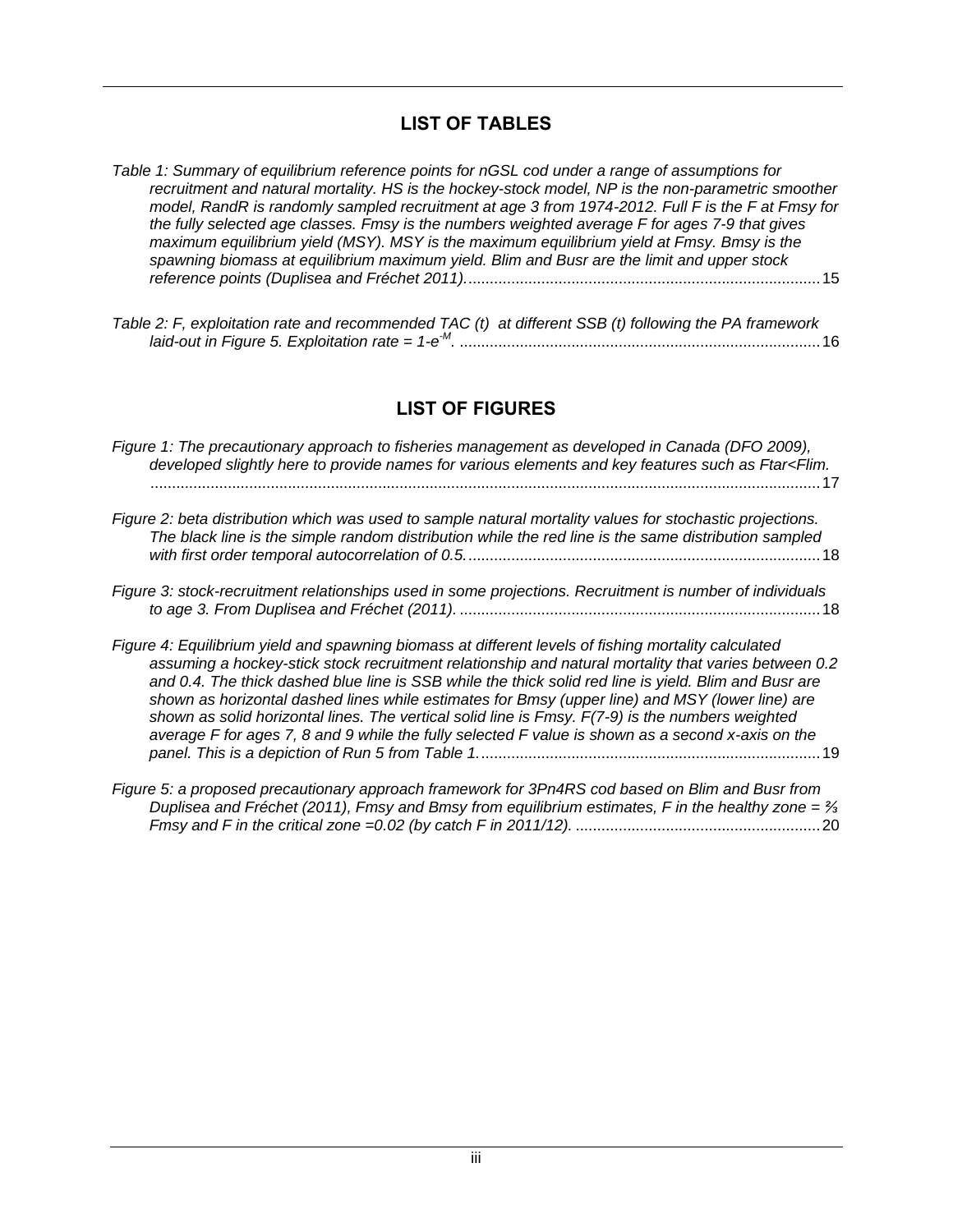#### **Correct citation for this publication:**

<span id="page-3-0"></span>Duplisea, D. E. 2013. Equilibrium estimates of Fmsy and Bmsy for 3Pn4RS cod. DFO Can. Sci. Advis. Sec. Res. Doc. 2012/171. iv + 20 p.

# **ABSTRACT**

Fmsy and Bmsy reference points for northern Gulf of St Lawrence (3Pn4RS) cod were estimated by projecting an age structured model to equilibrium under different F with various assumptions about stock-recruitment relationship and natural mortality resulting in 21 *a priori* reasonable scenarios. A preferred run was selected from the 21 different scenarios based on criteria related to consistency with previously estimated reference points as well which projection best represented the long-term (equilibrium) potential production of the stock accounting for uncertainty in natural mortality. The selected run was based on projection using a previously established fit of the hockey-stick stock-recruitment model combined with stochastic natural mortality ranging from 0.2-0.4 and a mean of 0.25. The Bmsy value from the preferred run was selected as the biomass target reference point (209,000 t) while ⅔Fmsy (0.16) was selected as the F strategy in the healthy zone recognising the F should have a low probability of exceeding Fmsy. The precautionary approach framework suggested for this stock conforms to international norms for PA development

# **RÉSUMÉ**

<span id="page-3-1"></span>On a estimé les points de référence Frms et Brms pour la morue du nord du golfe du Saint-Laurent (3Pn4RS) en projetant un modèle structuré par âge à l'équilibre pour différentes valeurs de F avec plusieurs hypothèses concernant la relation stock-recrutement et la mortalité naturelle, ce qui a donné 21 scénarios raisonnables *a priori*. Parmi ces 21 scénarios, on en a retenu un en se fondant sur des critères liés à la cohérence avec les points de référence déjà estimés et sur la projection qui représentait le mieux la production potentielle (équilibre) à long terme du stock compte tenu de l'incertitude relative à la mortalité naturelle. Ce scénario sélectionné reposait sur une projection établie à l'aide d'un ajustement antérieur du modèle Hockey Stick de stock-recrutement combiné à une mortalité naturelle stochastique comprise entre 0,2 et 0,4 et une médiane de 0,25. On a utilisé le point de référence de la cible de la biomasse (209 000 t) comme valeur du Brms pour ce scénario de prédilection et ⅔ Frms (0,16) puisque la probabilité devrait être faible que la stratégie de pêche F dans la zone saine, compte tenu du taux de mortalité par pêche (F), dépasse le taux Frms. Le cadre de l'approche de précaution suggéré pour ce stock est conforme aux normes internationales en la matière.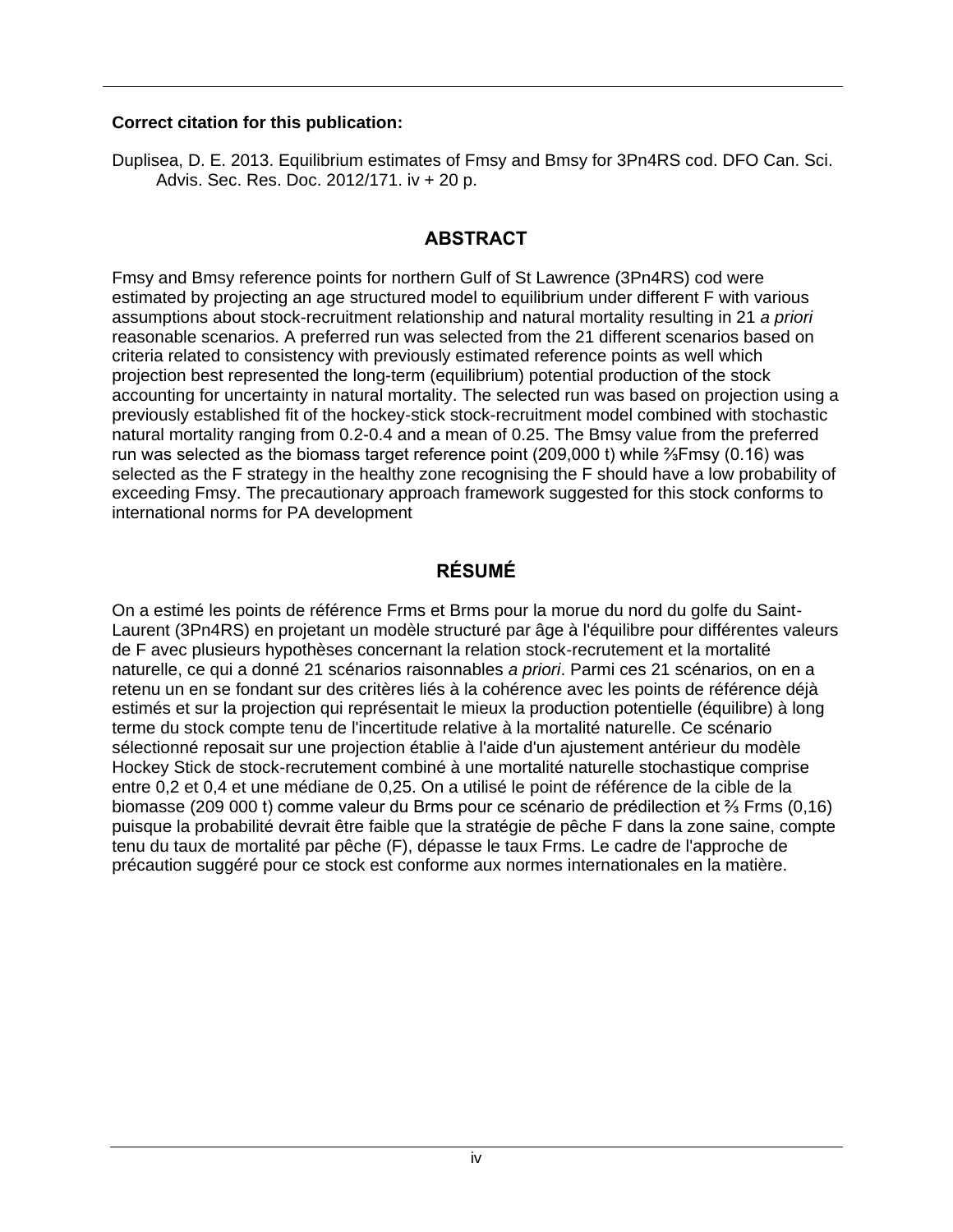# **INTRODUCTION**

<span id="page-4-0"></span>Implementations of the precautionary approach (PA) to fisheries management require several reference points (DFO 2009) (Fig 1). The reference points and levels are:

- 1. biomass limit reference point (Blim)
- 2. biomass upper stock reference point (Busr)
- 3. biomass target reference point (Btar)
- 4. a rule for allowed maximum fishing mortality in the critical zone as a function of spawning biomass (Fcz)
- 5. a rule for allowed maximum fishing mortality in the cautious zone as a function of spawning biomass (Framp)
- 6. a rule for target fishing mortality in the healthy zone as a function of spawning biomass (Ftar)
- 7. a rule for maximum allowed fishing mortality in the healthy zone as a function of biomass (Flim)

For 3Pn4RS cod presently, only Blim has been estimated and accepted as 116 000 t while a Busr of 180 000 t has been proposed by science (Duplisea & Fréchet 2011). Given that current stock state is only about 20 000 t, i.e. well below safe biological levels, the suggestion management action is clear and the development of other points is operationally unnecessary under present conditions. Nevertheless, for the sake of presenting a complete picture of the 3Pn4RS cod PA framework, all the other points and rules in the framework are presented here in the hope that a complete PA framework can aid with management planning and stakeholder buy-in to the PA.

The development of the five missing points depends on the estimate of the fishing mortality giving maximum sustainable yield (Fmsy). Fmsy is an accepted norm as the Flim for PA development (e.g. NAFO 2004). Once the Flim is decided then a target F lower than that can be established via simulation, projection or rule of thumb. Through equilibrium projection one can then determine Bmsy and MSY and Framp can be determined the straight line joining (Blim, Fcz) and (Busr, Ftar). Fcz would be a very small value (perhaps a by catch F in the critical zone) or even 0.

Fmsy for the purpose of PA reference point development requires an estimate that reflects the long term tendency of the stock. As such, the estimate needs to account not only for somatic growth and current recruitment of the stock but what could be considered the long term recruitment potential of the stock as a function of stock size as well as other population parameters such as mortality rate, and maturity and fishing selectivity. One can estimate various reference points such as F0.1 and Fmsy proxies from yield per recruit type of relationships but if there is a positive stock-recruit relationship for a stock they will tend to overestimate long-term (equilibrium) Fmsy because they do not consider the feedback between conserving biomass in the water to increase recruitment and yield later-on.

The goal of the present work was to fill out the remaining reference point estimates for the northern Gulf cod stock using equilibrium projections with a stock-recruitment relationship to determine Fmsy.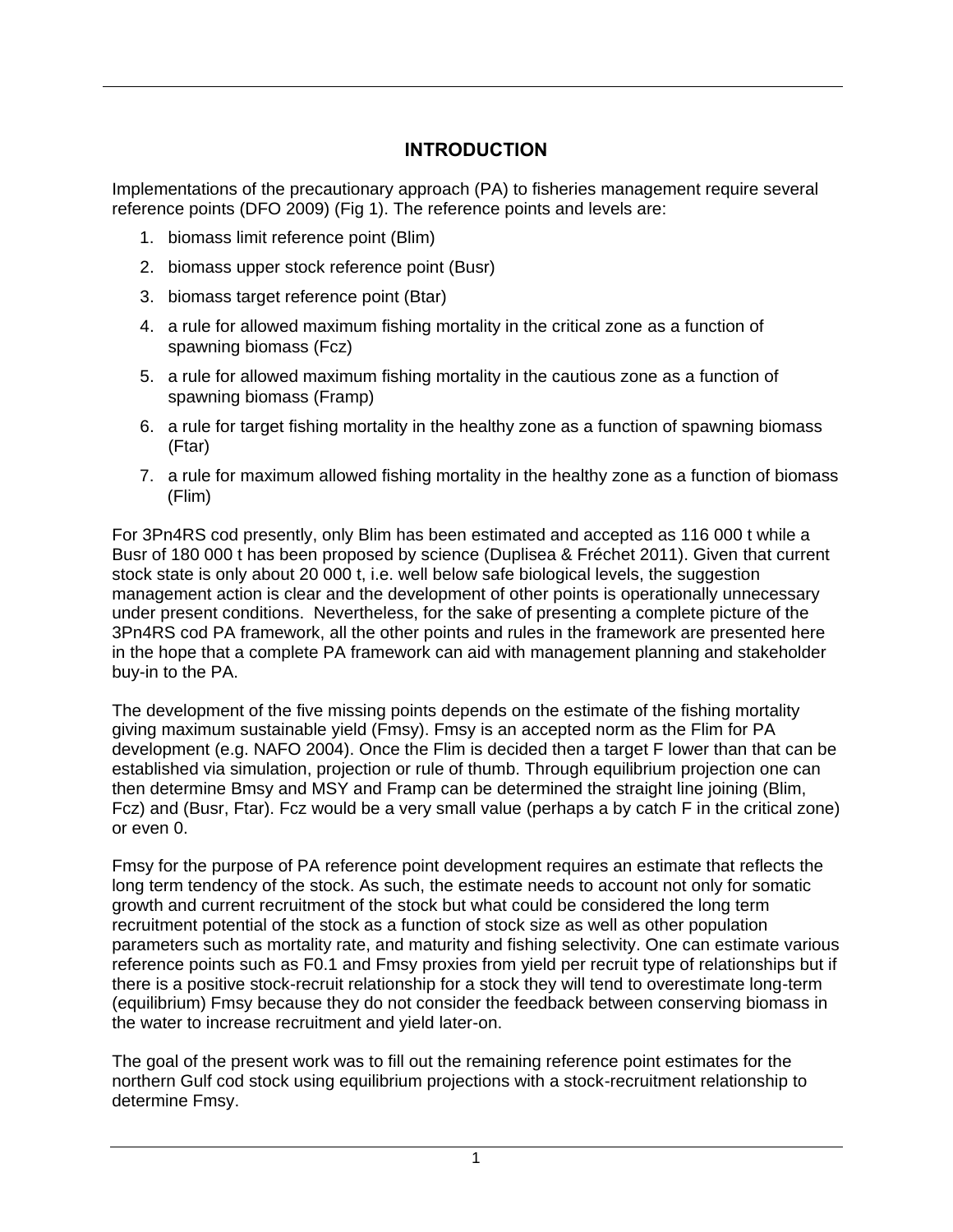# **METHODS**

### <span id="page-5-1"></span><span id="page-5-0"></span>**PROJECTION MODEL**

The method for projecting an age-structured model was programmed in R (R Development Core Team 2012). The method used here is similar to AGEPRO in the NOAA fisheries toolbox (NOAA 2012) so the present is called ageproR. Programming agepro in R opens up the flexibility of the R language for development and analysis. Also, AGEPRO tends to be designed mostly for short term stochastic projections for biomass while it is time consuming to re-run AGEPRO many times at different F values to determine equilibrium Fmsy and Bmsy. ageproR is more designed for the latter though it can also be used for short term stochastic projections. Not all features of AGEPRO have been implemented in ageproR although its modular structure can incorporate changes relatively easily through addition of new modules/subroutines.

ageproR takes vectors of numbers at age, weight at age in the sea, maturity at age, natural mortality at age and recruitment as a function of spawning stock biomass and projects the numbers vector one year at a time. In addition, a single value for fishing mortality in the fully selected age class can be applied to the stock which is then distributed to different age classes via the partial recruitment (fisheries selectivity). One can determine the yield resulting from this fishing mortality by multiplying number caught at age by the weight at age in the catch. The realised F weighted by numbers in a selected age class range can then be calculated. The code ageproR can be found in Annex 1.

### <span id="page-5-2"></span>**INPUT DATA**

#### <span id="page-5-3"></span>**Weight, maturity and numbers at age**

Weight at age in sea was modelled as the mean weight in January over years from 1974-2012. Likewise weight in the catch was mean weight at age over years from the commercial catch from 1974-2012. Maturity at age was the mean maturity over the observed time series from 1974-2012.

For the purpose of starting off the projection the numbers at age in 2012 were used except in one case. Because all projections were run to equilibrium, the starting numbers at age do not matter as they all converge at the same equilibrium except when using the non-parametric stock recruitment relationship which displays strong depensatory dynamics. The depensation in this relationship is so strong that if starting numbers at age for 2012 (which are very low) are supplied then the stock cannot get out of the depensation pit unless Z≤0.15. However, if one starts the projection off so that numbers at age are in the upper plateau of the curve stockrecruit curve then equilibrium biomass and Fmsy values are reasonable. Such is the nature of depensatory curves with depensation pits – they are sensitive to starting conditions this is a characteristic of the concept of the Allee effect and depensation and highlights why we need to be risk averse to their reference points.

#### <span id="page-5-4"></span>**Natural mortality**

Natural mortality was usually fixed at 0.2, 0.25, 0.3 or 0.4 for projections and was constant over ages. In cases where M was not fixed it was randomly sampled from beta distribution that produced a maximum M value of 0.4 and a minimum of 0.2 with a mean of 0.25 (Fig 2). It was assumed that the very long term tendency for M of this stock would be closer to 0.2 than 0.4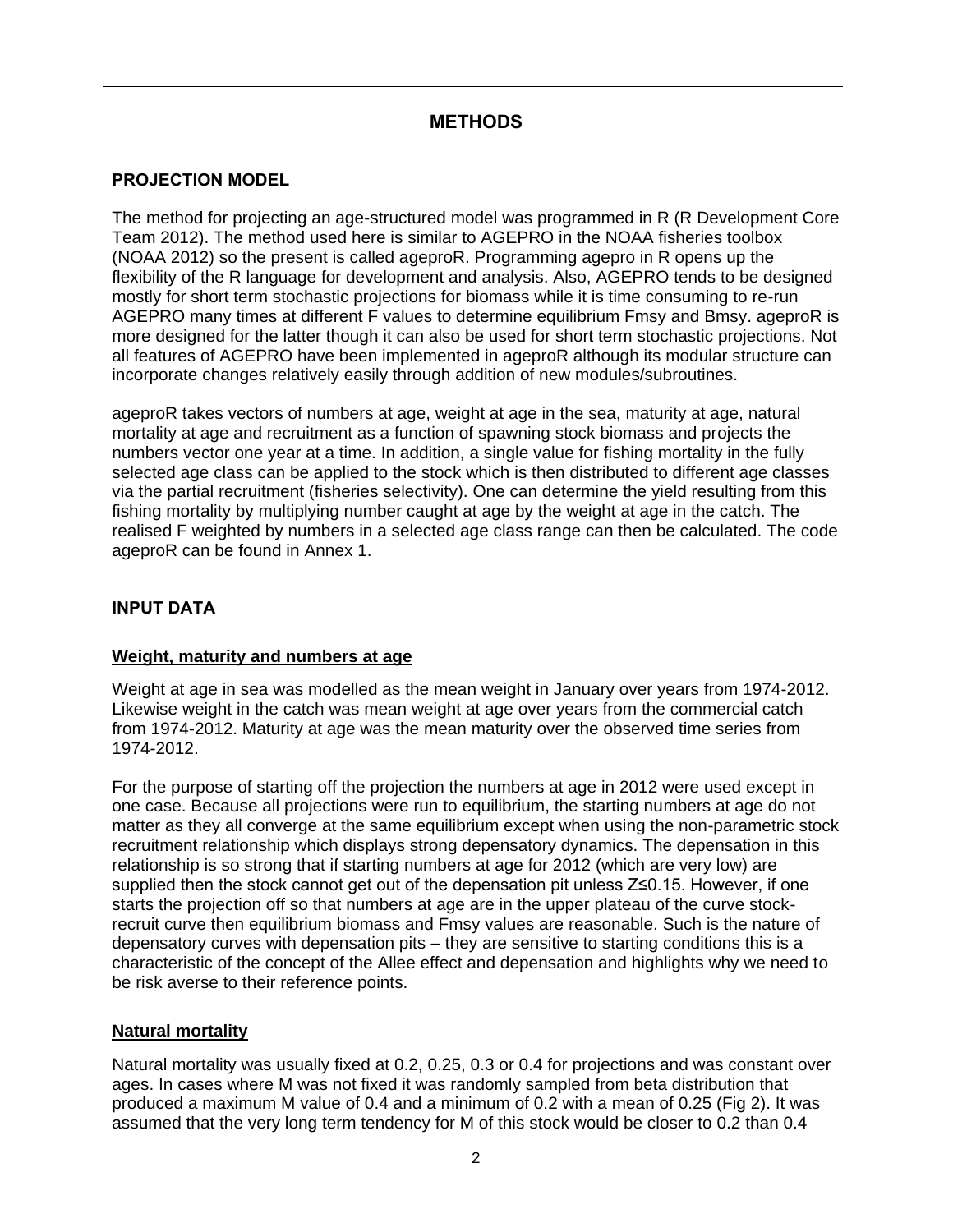which would probably be necessary to achieve stock size s in the 0.5-1.0 x 10 $^6$  t SSB range which is a realistic value for unexploited equilibrium biomass of this stock.

For nGSL cod input M values have ranged from 0.2 – 0.4 with a mean over the time series of 0.3. We assume though that 0.3 may be too high an M value for this stock considering its very long term potential and conditions (e.g. several hundreds of years). The distribution of M values used therefore is considered more indicative of the M experienced by this stock.

In addition to random sampling M from a distribution, autocorrelation in M can be included. The impact of a first order autocorrelation coefficient is to narrow the distribution of M but the mean remains the same. It however can increase variance over the suite of bootstrap runs because the autocorrelation will produce runs of large or small M with greater probability thus projections may explore a larger range of stock space. That is, with autocorrelated M, the tails of the distribution are shorter but when a projection gets into the tail there is a greater probability it will stay there than with non-autocorrelated M.

#### <span id="page-6-0"></span>**Stock-recruit relationships**

In most cases, recruitment was modelled using one or both of the accepted stock-recruitment relationships (SR) used for determining reference point for nGSL cod (Fig 3) (Duplisea and Fréchet 2011). In the case where an SR was not used, recruitment was randomly sampled from the time series of 1 January numbers at age 3 for the stock (1974-2012). The limit reference point fro nGSL cod was determined as the mean reference point from the two stock-recruitment relationships here (116 000 t).

#### **RESULTS**

<span id="page-6-1"></span>The model was projected to equilibrium (300 years) under a range of assumptions about natural mortality and recruitment. In addition, in one case a different starting year was selected. The results of these deterministics and stochastic projections are summarised in Table 1.

Both the choice of the recruitment model and the value for M had major impacts on the estimates of reference points for the stock. As M increased, Fmsy decreased at equilibrium. The Hockey-stick model produced reasonable dynamics for these equilibrium projections while the non-parametric model randomly sampled recruitment usually did not produce credible or consistent reference points. The non-parametric model showed strong depensatory dynamics and thus two stable equilibrium points which could be affected by the starting point. For this reason runs 12 and 14 were duplicates of each other except the former started in 1983 when stock biomass was high while the latter started in 2012 when stock biomass was low. The reference points for these runs were very different from each other. Using the non-parametric stock-recruit model with strong depensatory dynamics of the form here may not be suitable for long term equilibrium projection of this sort.

Several runs produced results that were not credible or consistent. That is, they produced equilibrium values for Bmsy that were less than Busr (runs 4, 6, 17-21). When this results, it suggest that the parameters used in the projection are not consistent with the long term productivity dynamics of the stock. These cases are easily rejected as candidate runs for Fmsy. Other runs produced Fmsy estimates that were much greater than natural mortality for the stock (e.g. 0.2-0.4) (runs 6, 7, 12, 17-21). In one run (run 4) the M was so high relative to the recruitment rate that the stock went to near 0. This left run 1-3, 5, 8-11, 13-16 as candidates for reference points estimates for nGSL cod. Only these runs are considered for further analysis.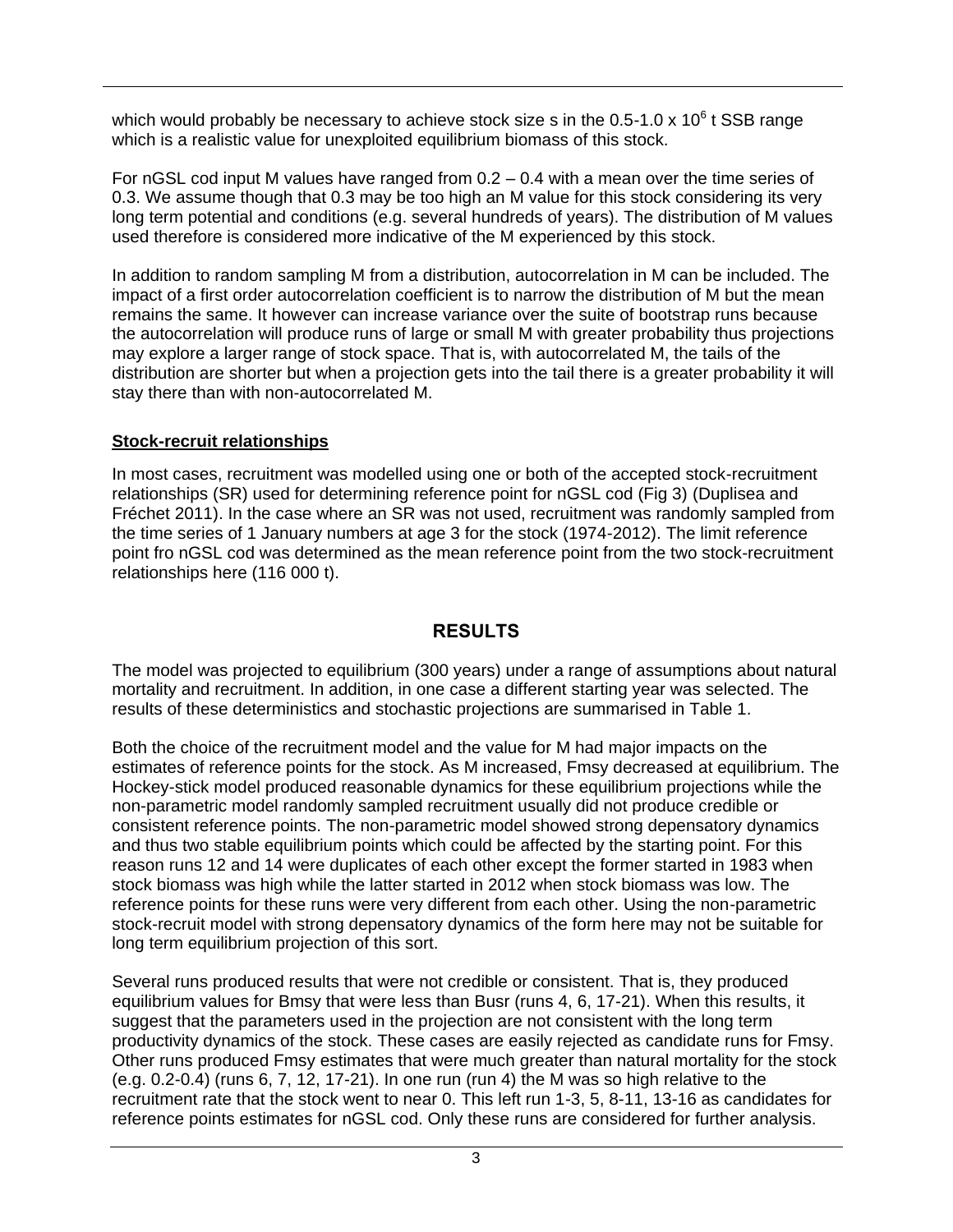The natural mortality rates of nGSL cod are not well known or estimated outside of models presently. The most credible means of dealing with this kind of uncertainty is to sample M from a plausible distribution and bootstrap the analysis choosing the median. Runs 5, 16 represent this kind of stochastic projection. Run 5 calculated recruitment from the Hockey sick model and produced an Fmsy of 0.24, Bmsy of 209 000 t and MSY of 51 000 t. Run 16 gave a simlar Bmsy but a much larger MSY and Fmsy suggesting a much more productive stock. Run 16 is probably well representative of the stock under high biomass condtions where the recruitment plateau's regardless of stock size. However, because the runs depicted here represent only those conditions (i.e. by starting the projection at high abundance in 1983), the NP model results are less appropriate for anchor a harvesting strategy that must include the stock productivity under low biomass conditions such as presently while the stock is in the critical zone.

Run 6 is the most plausible candidate which could be used as a basis for determining Fmsy and Bmsy (Fig 4). This stochastic equilibrium yield and biomass has a fairly well defined peak in the yield curve around F=0.24 and SSB=208,000 t which produces and equilibrium yield near 50,000 t annually.

## **DISCUSSION**

### <span id="page-7-1"></span><span id="page-7-0"></span>**INTERPRETING EQUILIBRIUM FMSY**

Fmsy is a key estimate that one needs in order to develop a precautionary approach for stocks that complies with international standards. Fmsy is internationally accepted as a limit reference point for fishing mortality (FAO 1995) and accordingly, the Fmsy value, implicitly or explicitly defines the maximum acceptable level of fishing mortality on a stock that is in a relatively healthy state. The policy on the PA in Canada has a harvest control rule that can essentially be anchored by the F strategy in the healthy zone with a linear decrease in F with decreasing SSB to the Blim value (DFO 2009, Fig 1). In order to develop a defensible harvest control rule for nGSL cod, Fmsy estimated here as the F value at the peak of the equilibrium yield curve.

Fmsy in practice is estimated in a few different ways which are fundamentally different from each other and can produce very different results: (1) yield per recruit analysis (Fypr) (2) proxy methods based on observed data (3) equilibrium estimates using a stock-recruitment relationship. Fmsy that fully accounts for all components of production (growth, survivial and recruitment) can be estimated using only the third method. Method 1 produces an estimate of F that will maximise the yield from a cohort recognising that there is a tradeoff with the benefit of leaving fish in the water to grow big and the loss of fish over time to natural mortality. Proxy methods generally look at the fishing history of the stock and determine the yields and fishing mortality that did not lead to large changes in stock size and assume that is Fmsy but depends on the range of F, yield and SSB space the stock has explored and been observed. Equilibrium estimates Fmsy from models take into account, growth and mortality of the stock as in the first method but additionally recognise recruitment as a component of production which affects long term equilibrium yields. For this reason, Fmsy can vary widely depending on the stockrecruitment dynamics included and this can interact with natural mortality often in a way that is the opposite of a yield per recruit analysis.

Equilibrium Fmsy is important to determine for nGSL cod presently as opposed to yield per recruit Fmsy or a proxy Fmsy because those two methods (especially the former) are likely to strong overestimate the F that can be inflicted on the stock. Fypr will always show the characteristic of increasing as M increases. This is because if M is high it benefits yield if fishing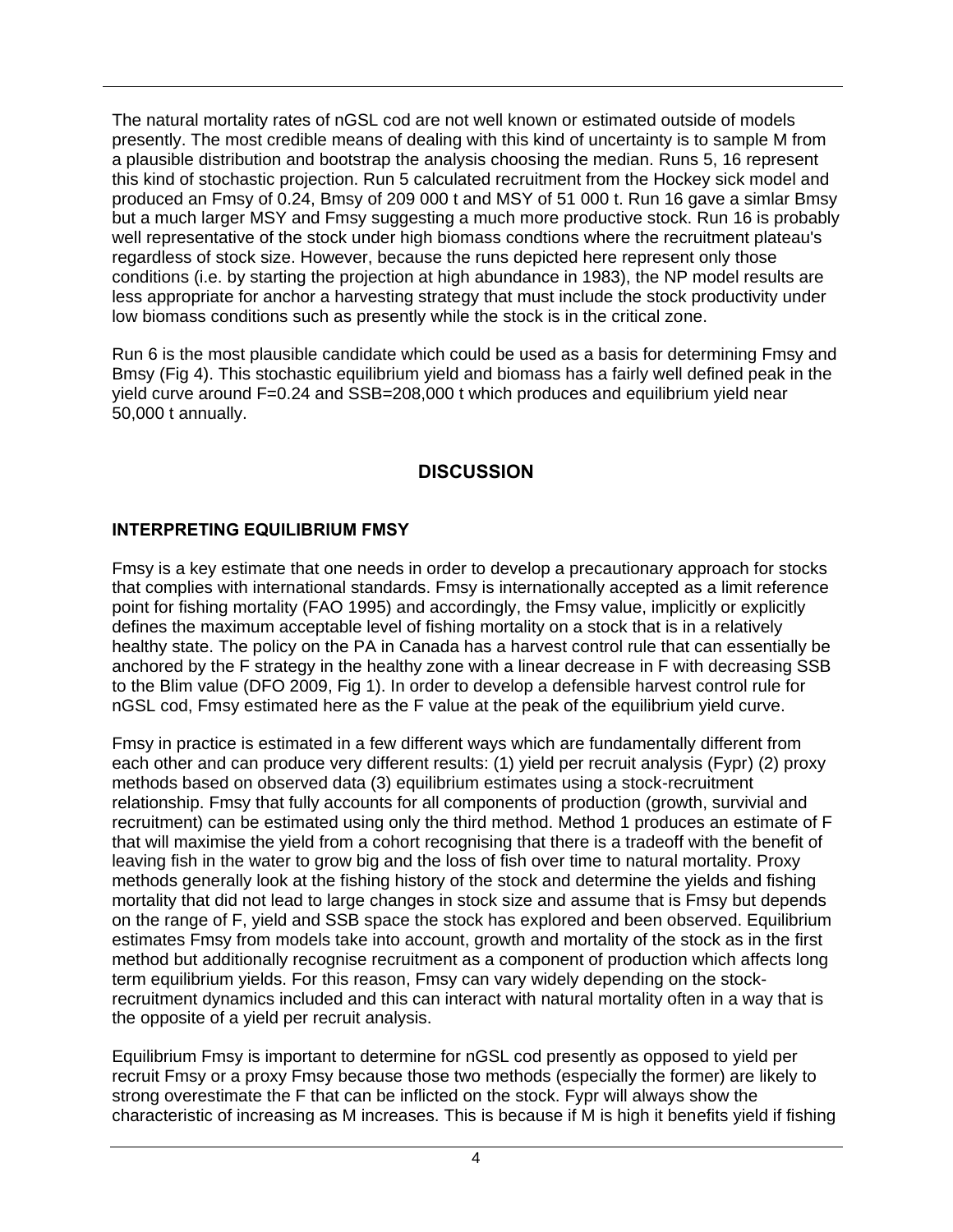mortality is increased thus removing the fish in catch rather than surrendering them to M. However, consider the fact that if a stock-recruitment relationship exists and then it also becomes advantageous to leave fish in the water to spawn and produce more fish. Equilibrium estimates therefore tradeoff M, F and R and for ranges of M, they tend to show decreasing Fmsy for increasing M because it can still be advantageous for yield over the long term so that they make a contribution to SSB which increases R which in turn increases SSB. Equilibrium projections will always keep Z (F+M) at a level where the stock biomass can move to the most productive part of the SR curve. In a system where we can control only F and not M or R, then F needs to decrease to compensate for large M in order to get Z to a level where the stock can be most productive.

The SR curve used to determine equilibrium Fmsy has a strong impact on the shape of the yield curve. The hockey-stock SR model shows increasing R/S to a certain SSB and then levels off at a particular R regardless of any further increase in SSB. Therefore, the hockey stick model tends to produce an Fmsy that takes the stock biomass to the area near the breakpoint SSB value and once F increases beyond that, there is a rapid decline in both yield and SSB. This point of decline essentially represents the recruitment overfishing point. Other kinds of relationships with more gradual declines from peak R/S will tend to show smoother yield curves. Depensation SR curves can show very drastic changes in the yield curves near the depensation point but the shape of the yield curve will also depend on how R/S varies on either side of the depensation point. In the present analysis, the NP curve is depensatory but shows very little change in R/S with SSB below or above the depensation point. This is essentially a two R regime curve and the stock may never be able to get to the most productive part of the SR relationship if it gets stuck at low SSB even with relatively normal levels of M and no fishing (i.e, if  $Z > 0.15$ ).

Equilibrium estimates of Fmsy are necessary for a PA framework yet they are of a fundamentally different character than most other reference points. Because they are equilibrium and fished systems are never in equilibrium then these points must be considered long term ideals which are unlikely to lead to exactly to the equilibrium result given uncertainties. For the reason that they are ideals, however, the equilibrium conditions should also be considered what is 'normal' averaged over a very long period, e.g. hundreds of years. This kind of projection is therefore also quite different then what would be used use for say 3-5 year projections for the purpose of TAC setting. Shorter term projects should be based on more current conditions rather than long term average conditions.

### <span id="page-8-0"></span>**F IN THE HEALTHY ZONE**

The acceptable level of fishing mortality in the healthy zone should be sufficiently less than Fmsy that there is a small chance of F exceeding Fmsy. Ideally such an evaluation takes into account many sources of uncertainty to come up with a robust F strategy. That kind of exercise is demanding however and given that this stock is currently well into the critical zone, this consideration is unlikely to come into play until several years of significant stock growth are observed. In the meantime, a proxy for a robust F strategy in the healthy zone is to use  $\frac{2}{3}$  Fmsy. ⅔ Fmsy is considered a good approximation to F0.1 for demersal stocks (Smith et al 1993). ⅔ Fmsy is used as a harvest strategy for 3LNO yellowtail flounder (Walsh et al 2002) and it has proven a robust strategy that has helped to rebuild that stock. Fmsy has also been used as the F target (Fpa) for Greenland halibut in ICES areas V and XIV (EC 2003). A slightly more conservative point of ⅔MSY rather than ⅔ Fmsy has been suggested as a default in New Zealand as an appropriate long-term yield for a stock near or above Bmsy (MF 2007). DaRocha (2012) found that ⅔Fmsy was close to the economically optimal F target for European hake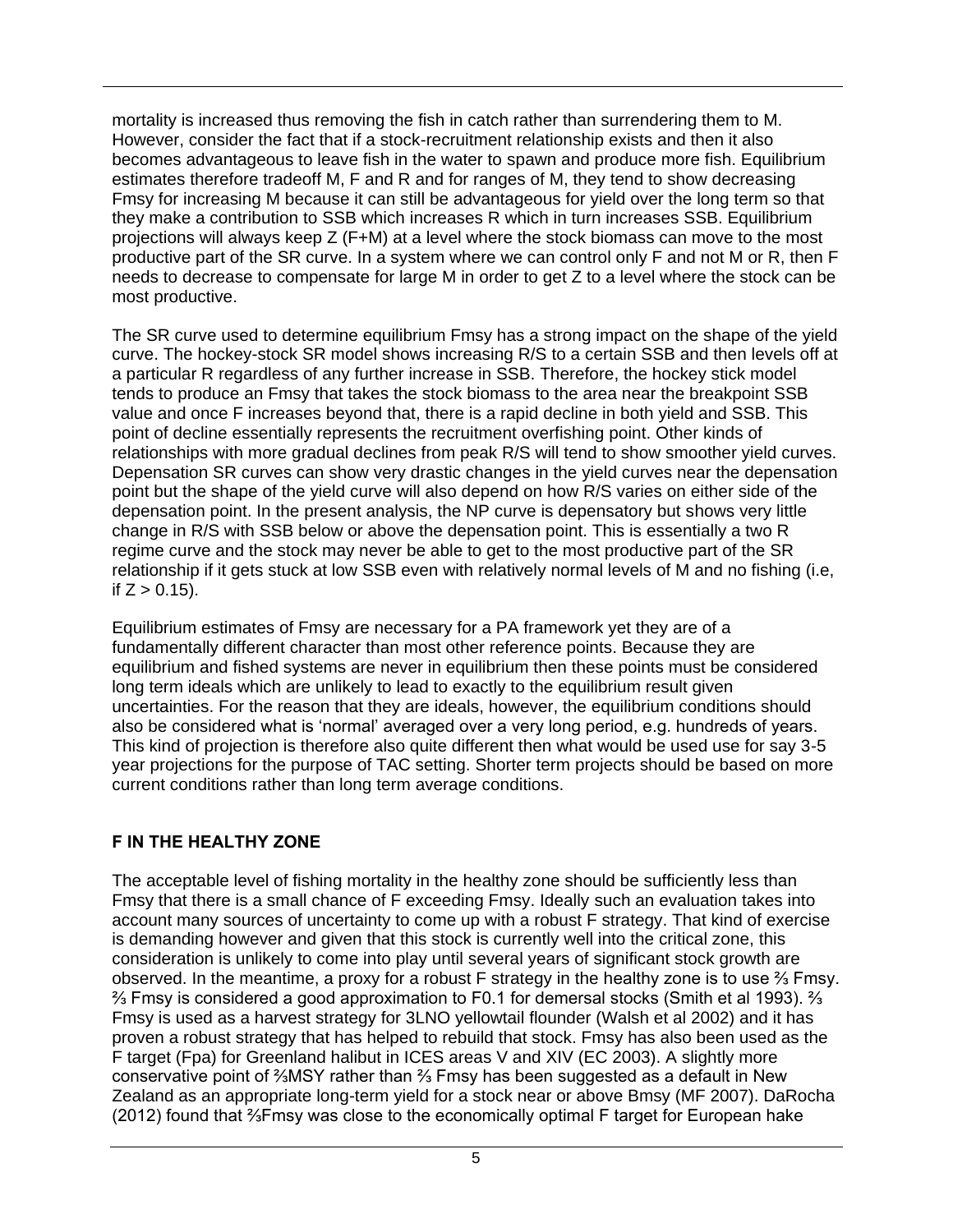captured in mixed fisheries. Clearly, there are good grounds and precedents for F targets in the vicinity of ⅔Fmsy for keeping stocks near Bmsy without sacrificing much yield below MSY.

Given the uncertainties as to M value and stock-recruitment relationship for this stock over the long term, runs 5 is the most suitable candidate. Other runs that may appear to be credible because they also include random M (Run 16) is based on the inclusion of a strong depensatory stock-recruitment curve but only for conditions in the depensation where stock productivity is relatively high.

Depensation as a concept is not completely neglected in the framework here, however. Depensation has some influence on the setting of Blim as the non-parametric stock-recruitment curve estimate of Blim was averaged with that of the hockey-stick curve. Without the NP curve, the Blim would be 95 000 t. Also for this same reason, it would be wise to consider a thorough re-assessment of this stock should the biomass approach the Blim suggestion from the hockey stock model alone (95 000 t).

Given that ⅔Fmsy has established precidents as an acceptably prudent harvest strategy and that considerations of varying M and stock-recruitment relationship. it is suggested that ⅔Fmsy from Run 5 (e.g. ⅔ 0.24) be used as the F strategy in the healthy zone until the next full reevaluation of reference points which may include simulation approaches. Given that the stock is well into the critical zone, the estimate for F in the healthy zone is unlikely to have any impact on science-based advice for the stock in the next several years.

## **A PROPOSED PA FRAMEWORK FOR 3PN4RS COD**

<span id="page-9-0"></span>Accepting a Fmsy and Bmsy value for the stock, a multiplier of Fmsy as a buffer on that (⅔ Fmsy), as well as setting the allowable exploitation rate in the critical zone to be equal to bycatch levels (400 t) at current biomass levels (~20 000 t), i.e. F=0.02, then it is possible. A framework is described below based on these considerations with Fmsy and Bmsy from run 5.

If the PA framework shown if Fig. 5 is accepted then at Blim the recommended TAC would be about 2 500 t at about 2% exploitation (Table 2). Exploitation rate would then rise to about 15% at Busr where the recommended TAC would be about 27 500 t and about 31 500 t at the target biomass.

# **ACKNOWLEDGEMENTS**

<span id="page-9-1"></span>François Grégoire for generously sharing his ideas, input files in NFT and output files from VPA as well as showing me how to use NFT VPA. Dominique Gascon for helping me select appropriate reference points runs with his intuitive understanding of equilibrium PA reference points.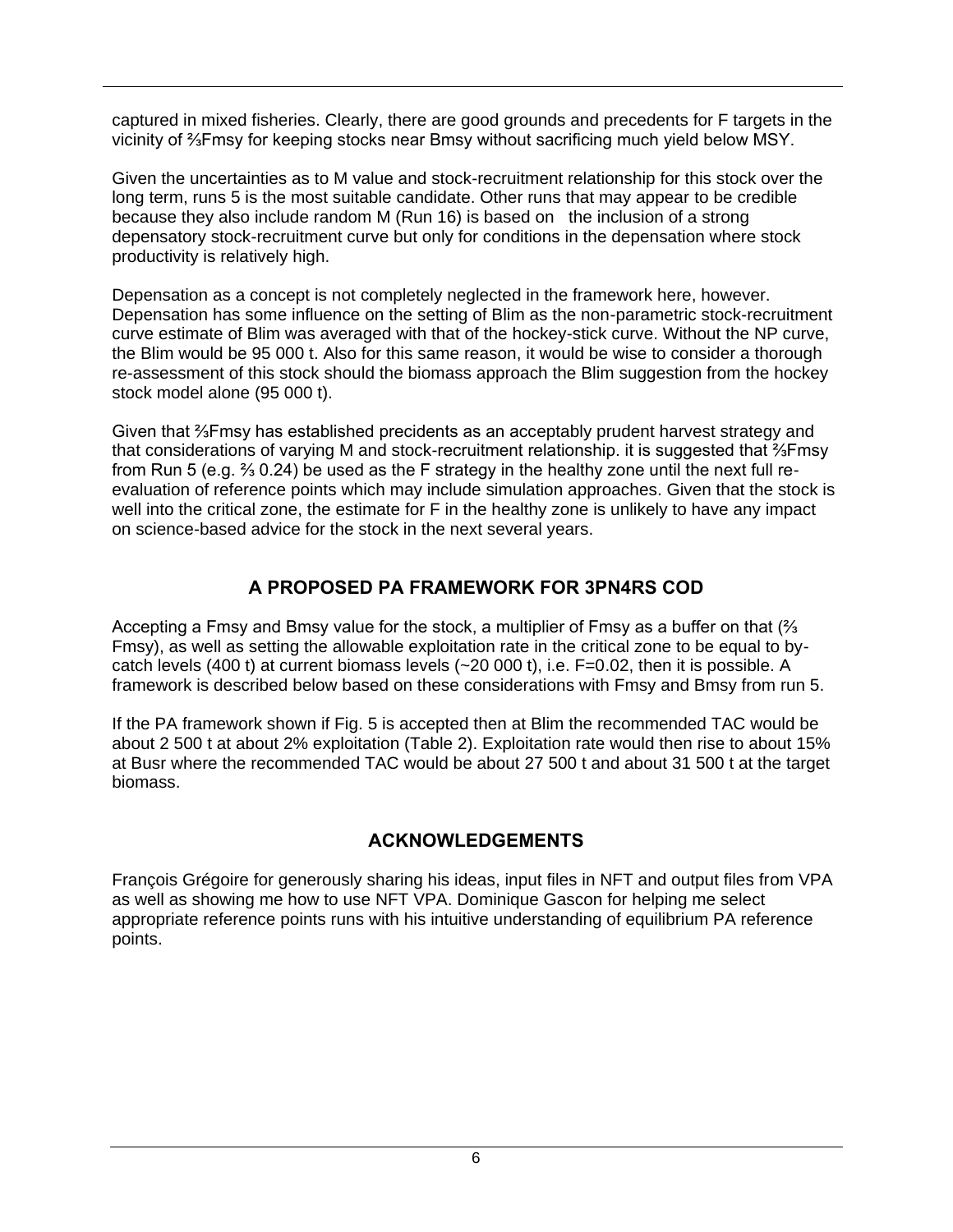## **REFERENCES**

- <span id="page-10-0"></span>DFO. 2009. A fishery decision-making framework incorporating the Precautionary Approach. October 2012 version. [http://www.dfo-mpo.gc.ca/fm-gp/peches-fisheries/fish-ren](http://www.dfo-mpo.gc.ca/fm-gp/peches-fisheries/fish-ren-peche/sff-cpd/precaution-eng.htm)[peche/sff-cpd/precaution-eng.htm](http://www.dfo-mpo.gc.ca/fm-gp/peches-fisheries/fish-ren-peche/sff-cpd/precaution-eng.htm)
- Duplisea, DE and Fréchet, A. 2011. Updated reference point estimates for northern Gulf of St. Lawrence (3Pn4RS) cod (Gadus morhua) based on revised beginning of year weights at age. DFO Can. Sci. Advis. Sec. Res. Doc. 2011/003 iv + 8 p. FAO 1995
- MF. 2007. Operational guidelines for New Zealand's harvest strategy standard. New Zealand Ministry of Fisheries. [http://www.fish.govt.nz/NR/rdonlyres/8419AC9A-8DDA-48A6-833C-](http://www.fish.govt.nz/NR/rdonlyres/8419AC9A-8DDA-48A6-833C-AF6E70052244/0/OperationalGuidelinesHSS.pdf)[AF6E70052244/0/OperationalGuidelinesHSS.pdf](http://www.fish.govt.nz/NR/rdonlyres/8419AC9A-8DDA-48A6-833C-AF6E70052244/0/OperationalGuidelinesHSS.pdf)
- NAFO 2004. Report of the NAFO Study Group on Limit Reference Points Lorient, France, 15-20 April, 2004. NAFO SCS DOC 04/12. Serial No N4980.
- NOAA Fisheries Toolbox, 2012. Age StructuredProjection mode. Internet address: [http://nft.nefsc.noaa.gov](http://nft.nefsc.noaa.gov/)
- R Development Core Team. 2012. R: A language and environment for statistical computing. R Foundation for Statistical Computing, Vienna, Austria. ISBN 3-900051-07-0, URL [http://www.R-project.org/](http://www.r-project.org/)
- Smith, S.J., J.J. Hunt and D. Rivard. 1993. Risk Evaluation and Biological Reference Points for Fisheries Management. Canadian Special Publication of Fisheries and Aquatic Science. NCR Research Press. 120: p438 ISBN 0660149567.
- Walsh, S.J., Brodie, W.B., Morgan, M.J., Power, D., Dwyer, K.S., 2002. Stock assessment and management of the Grand Bank yellowtail flounder stock. NAFO SCR Doc. 02/71. 51 pp.
- EC. 2003. Report of the scientific, technical and economic committee for fisheries review of scientific advice for 2003. SEC(2003) 102.
- DaRocha, JM, Gutiérrez, M-J., Cerviño, S. 2012. Reference points based on dynamic optimisation: a versatile algorithm for mixed fishery management with bio-economic agestructured models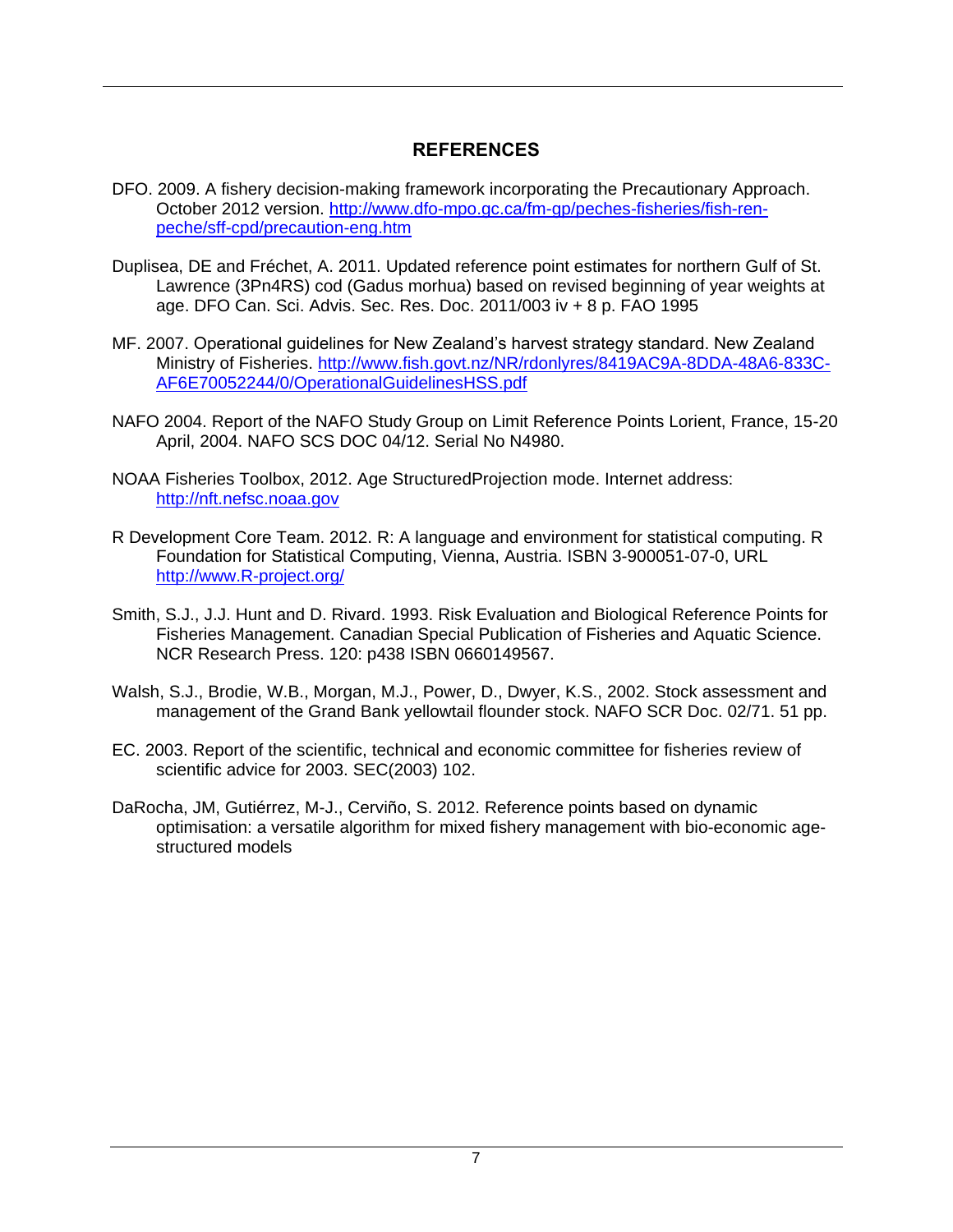#### **ANNEX 1: ageproR Code**

```
# Projection of an age structured population with fishing mortality
# Written by Daniel Duplisea, Fisheries and Oceans Canada, Institut<br># Maurice-Lamontagne, Mont-Joli, OC G0J 1Z0
# daniel.duplisea@dfo-mpo.gc.ca
# December 2012
# Use and distribute as you wish but I can accept no responsibility for any
# consequences
# the most basic projection function. This is the engine of all other
# projections. Other functions loop this one for multiple F scenarios and/or for
# stochastic results and then calculate medians. It is rare that you would want
# to run this function on its own. F=0 will give you an error
ageproR.deter.proj.f= function(start.year=2012, fully.selected.F=1e-12,
   all.mean=T, stochastic.M=F){
 projection.length= ageproR.inputs$projection.length
   Starting Conditions
    # syp = last data year position. Note that this year can be first data years
   # + age at recruitment at the earliest
 syp= grep(start.year, names(ageproR.inputs$N))
   if (syp<ageproR.inputs$age.at.R) stop(paste("start year selected is too early",
    "earliest year possible = start year + age at recruitment - 1"))<br># end year of the simulation (last data year year + sim length)
 end.year= start.year + projection.length
   # the actual years to be simulated (including the start years which is data)
 years=length((start.year-ageproR.inputs$age.at.R):end.year)
  # data starting conditions
    # numbers at age used to start
 N.start= ageproR.inputs$N[,(syp-ageproR.inputs$age.at.R+1):syp]
   # weight at age used to start.
 WA.sea.start= ageproR.inputs$WA.sea[,(syp-ageproR.inputs$age.at.R+1):syp]
   WA.sea.mean= apply(WA.sea.start, 1, mean)
   WA.catch.mean= ageproR.inputs$WA.catch[,(syp-ageproR.inputs$age.at.R+1):syp]
   # ogive used to start, see below if all.mean=T
 ogive.start= ageproR.inputs$ogive[,(syp-ageproR.inputs$age.at.R+1):syp]
   ogive.mean= apply(ogive.start, 1, mean)
 # SSB values for starting (used for calculating R)<br>SSB.start= apply(N.start*WA.sea.start*ogive.start,2,sum)
   #partial recruitment i.e. fishery selectivity
  PR= ageproR.inputs$PR[,1]
   # the Leslie parameter matrix
 A.base= matrix(0,ncol=ageproR.inputs$number.ages,nrow=ageproR.inputs$number.ages)
   if (all.mean == T) {
    # data starting conditions with mean over all years for ogive, weight at age
   WA.sea.mean= apply(ageproR.inputs$WA.sea, 1, mean)
   WA.catch.mean= apply(ageproR.inputs$WA.catch, 1, mean)
   ogive.mean= apply(ageproR.inputs$ogive, 1, mean)
  # output data structures including the data from years used to start the
  # projection: numbers at age data matrix, SSB vector
 sim. N= matrix (nrow= ageproR.inputs$number.ages,
   ncol=projection.length+ageproR.inputs$age.at.R+1)
  sim. N[, (1:ageproR.inputs$age.at. R)] = as.matrix (N.start)
 sim.F= matrix (nrow= ageproR.inputs$number.ages,
   ncol=projection.length+ageproR.inputs$age.at.R+1)
 sim. Ncatch= matrix (nrow= ageproR. inputs$number.ages,
   ncol=projection.length+ageproR.inputs$age.at.R+1)
 N= sim.N[, ageproR.inputs$age.at.R]
 sim. SSB= vector(length=projection.length+ageproR.inputs$age.at.R+1)
 sim.SSB[1:ageproR.inputs$age.at.R]= SSB.start
 sim.landings= vector(length=projection.length+ageproR.inputs$age.at.R+1)
 sim. F. mean= vector (length=projection.length+ageproR.inputs$age.at.R+1)
 if (stochastic.M) M.vals= eval(ageproR.inputs$M.rand) else M.vals=
   rep (ageproR.inputs$M, projection.length+ageproR.inputs$age.at.R+1)
############# PROJECTION LOOP #####################
 for (year in (ageproR.inputs$age.at.R+1): years) {
   # Recruitment
```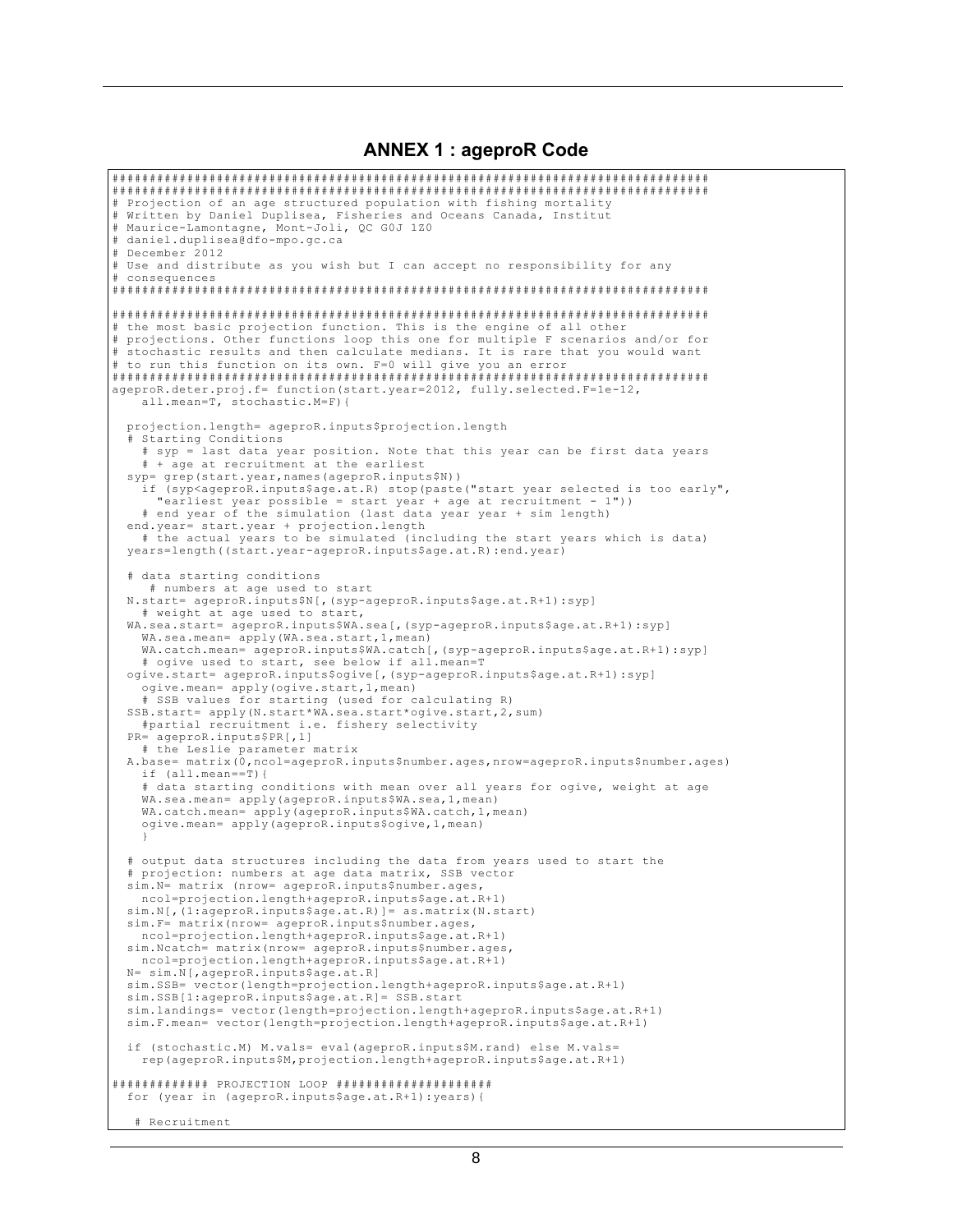```
 R= ageproR.SR.f(SSB=sim.SSB[year-ageproR.inputs$age.at.R+1])
      pc.fertility= matrix(R*((N * ogive.mean)/sum(N * ogive.mean))/N,nrow=1)
   ## fishery removals
       # only F strategies presently. TAC can be added easily but need to
        iterate catch equation to convert to F.
      if (fully.selected.F>0) F.proj= fully.selected.F else
       F.proj= agepro.hcr.f(SSB)
      F.age= F.proj * PR
   ## Removals: F and M
      M= M.vals[year]
     N.death= N^*(1-exp(-F.age+M)))<br>catch= sum((F.aqe/(F.aqe+M)) * N.death * WA.catch.mean)
     catch = sum((F.age/(F.age+M))) ## Combine gains and losses into survival rates - make diagonal in Leslie
 # matrix and matrix multiplication to move to next year
      survival.rate= 1-N.death/N
      diag(A.base)= survival.rate
      A= rbind(pc.fertility, A.base[-length(N),])
     N = A \div \div \div N sim.N[,year]= N
 sim.SSB[year]= sum(N * WA.sea.mean * ogive.mean)
 sim.F[,year]= F.age
      sim.Ncatch[,year]= N.death
      sim.landings[year]= catch
 }
   # numbers weighted mean F over selected age range
  sim.F.mean= apply(sim.F[ageproR.inputs$F.mean.ages-ageproR.inputs$age.at.R,
     (ageproR.inputs$age.at.R+1):years]*sim.N[ageproR.inputs$F.mean.ages-
     ageproR.inputs$age.at.R, (ageproR.inputs$age.at.R+1):years],2,sum)/
     apply(sim.N[ageproR.inputs$F.mean.ages-ageproR.inputs$age.at.R,
     (ageproR.inputs$age.at.R+1):years],2,sum)
   # make a record of the M used to document in output list
   if (stochastic.M){
     M.record= ageproR.inputs$M.rand
     ageproR.inputs$M="M.rand"
 }
     M.record= ageproR.inputs$M
   # all the object to stick into the output list. Includes the simulation
   results and summary results
  all.out= list(year=(start.year-ageproR.inputs$age.at.R):end.year, N=sim.N, SSB=
     sim.SSB, FatA= sim.F, Catch.N= sim.Ncatch, landings= sim.landings, F.mean=
     sim.F.mean, M=M.record, params= ageproR.inputs, SR.model= ageproR.SR.f)
  all.out
}
################################################################################
# Stock-recruitment model. Random R and non-parametric models are commented-
# out. The hockey stick is the main model. If you want to program uncertainty
# into the SR model you should do it here. This is a bit different than other
# kinds of uncertainty which can be selected as switches but this is because
# the SR model needs to be called on each time-step and if-then statements make
# the stochastic process much slower
################################################################################
ageproR.SR.f= function(SSB){
# hockey stick SR curve
  HS.breakpoint= c(190156.0, 109505.9)
  slope= HS.breakpoint[2] / HS.breakpoint[1]
  R= SSB * slope
  R[SSB > HS.breakpoint[1]]= HS.breakpoint[2]
  R
}
#ageproR.SR.f= function(SSB){
# R from observed R at age 3
# R= sample(as.numeric(ageproR.inputs$N[1,]),1)
# R
#}
# non parametric smoother SR curve
#setwd("C:/Documents and Settings/duplisead/Desktop/agepro")
#setwd("C:/Users/daniel/Google Drive/agepro")
#load ("NP.bin")
#ageproR.SR.f= function(SSB){
# non-paremetric model. you need the non-parametric model fit object in
# your workspace for this to work. (see Duplisea and Frechet 2009)
   R= predict(NP, SSB) $y
```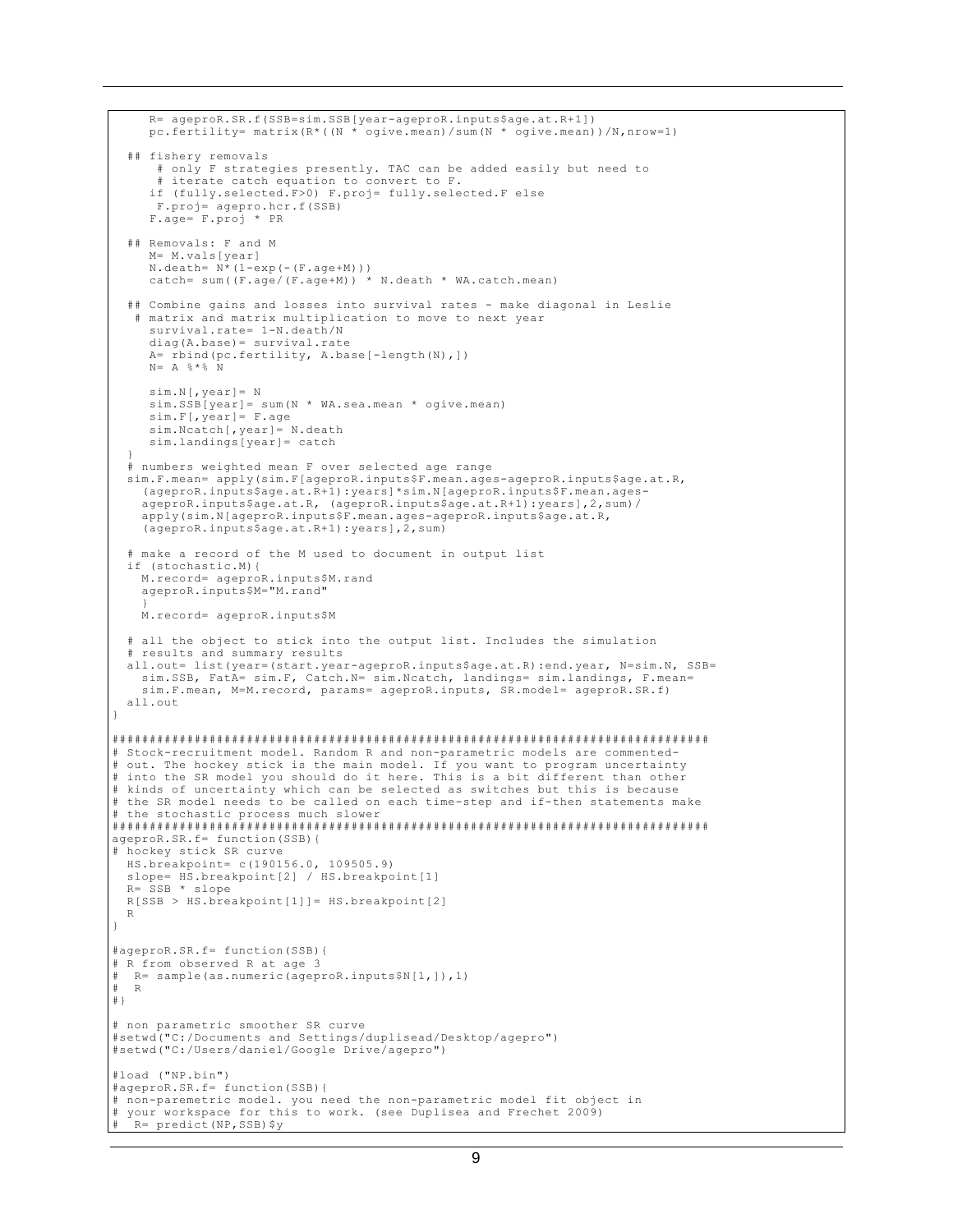```
# R#}
#ageproR.SR.f= function (SSB) {
# #randomly select either the HS or NP R estimate at each time step
 HS.breakpoint= c(190156.0, 109505.9)
 slope= HS.breakpoint[2] / HS.breakpoint[1]
 R.HS= SSB * slope
 R.HS[SSB > HS.breakpoint[1]] = HS.breakpoint[2]R.NP = predict(NP, SSB)$y
  R = sample (c(R.HS, R.NP), 1)
 R\##}
# sample M from a beta distribution with cutoffs
ageproR.M.beta.f= function(N.points, a, b, min.M, max.M, autocor.coef){
 M.vec= rbeta(N.points, a, b) + min. M
 M. vec [M. vec>max. M] = max. M
 M.vec= ageproR.autocor.M.f(M.vec,autocor.coef)
 M \cdot v \in C# put an autocorrelation signal in randomly sampled M values
                                             ageproR.autocor.M.f= function(M.vals, AC){
 # M.vals is the temporal series of random M values
 # AC is the first order autocorrelation strength (0-1)
 AC.series=vector()
 M = M.yals[1]AC.series[1] = Mconn+arc=2for (i \text{ in } M.values[-1]) {
   M = M*AC + M.values[counter] * (1-AC)AC.series[counter]= M
   counter= counter+1
 AC.series
# run the deterministic projection to over a range of F values.
# if you want equilibrium estimates you need to run it for many
# years. 300 is a good number but it usually coverges well before then
************
ageproR.deter.yield.curve.f= function(F.range=c(seq(.0001,.7,length=60)),
      start.year=2012, all.mean=T) {
 agepro.Fmsy= matrix (nrow= length (F.range), ncol=4)
 agepro.Fmsy[, 1]=F.randomcounter=1for(F.val in F.random)sims= ageproR.deter.proj.f(start.year=start.year, all.mean=all.mean,
   fully.selected.F=F.val, stochastic.M=F)<br>#select the realised F in the last simulated year (i.e. at equilibrium)
   agepro.Fmsy[counter, 2]= rev(sims$F.mean)[1]
   agepro.Fmsy[counter, 3]= rev(sims$landings)[1] #catch at equil
   aqepro.Fmsy[counter, 4] = rev(sims$SSB) [1] #SSB at equil
   counter= counter+1
 aqepro.Fmsy = as.data.frame(aqepro.Fmsy)<br>names(agepro.Fmsy) = c("F.fs","Fages","catch","SSB")
 agepro.Fmsy
# The stochastic implementation of the yield curve. It loops the projection for
# MC.N number of bootstraps
ageproR.stoch.yield.curve.f= function(F.range=c(seq(.0001,1,length=40)),<br>MC.N=300,stochastic.M=T, start.year=2012, all.mean=T, descriptor=""){
   # a matrix to hold median values from MC runs
 agepro. Fmsy= matrix (nrow= length (F. range), ncol=4)
 agepro.Fmsy[, 1]=F.random# an array to hold 100 quantile values from the MC runs
 agepro.Fmsy.quantiles= array(dim=c(length(F.range), 101, 3))
 agepro. Fmsy. quantiles [, 1, ] = F. range
```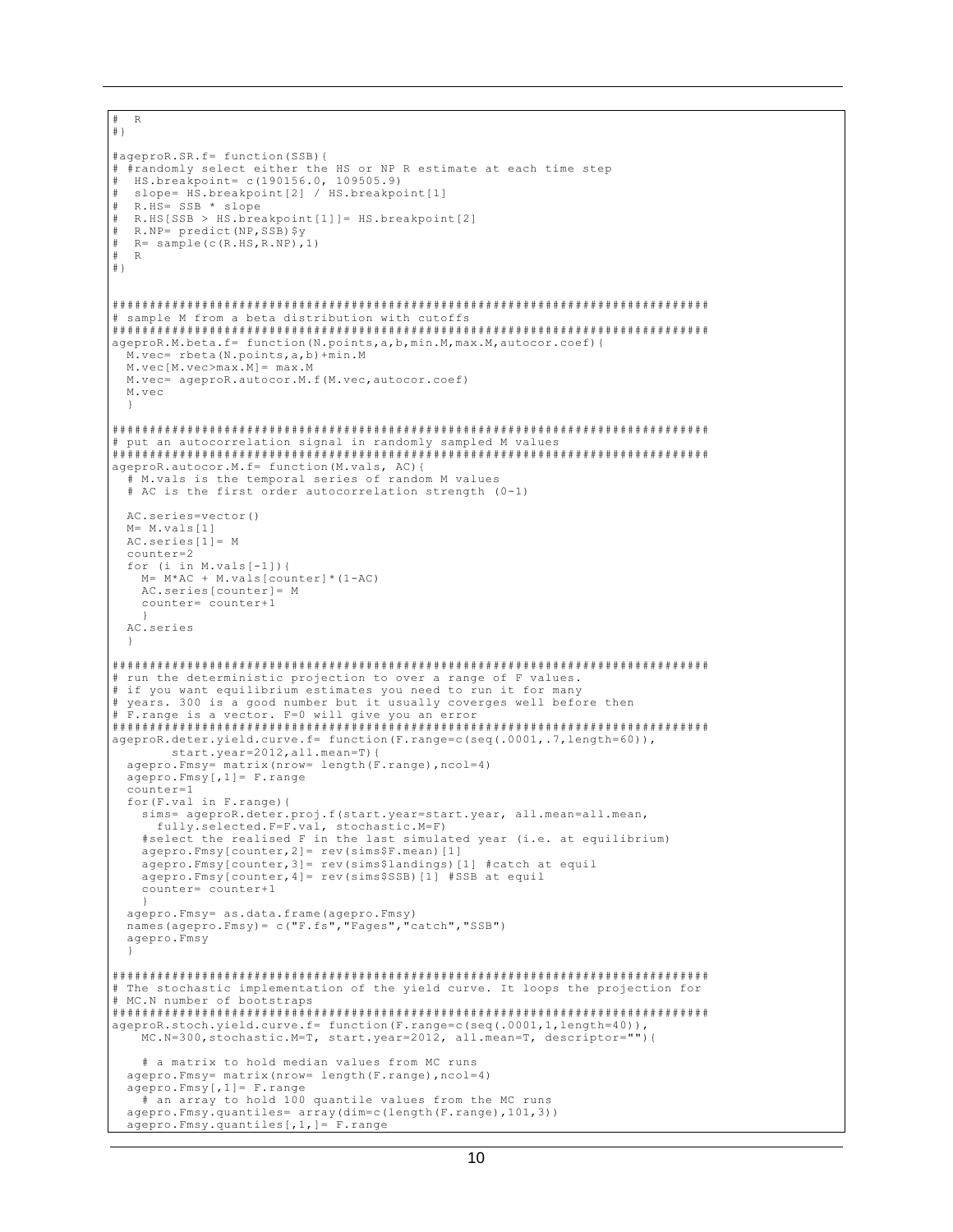```
 counter=1
   for(F.val in F.range){
     F.vals= vector(length=MC.N)
    land.vals= vector(length=MC.N)
    SSB.vals= vector(length=MC.N)
    for (MC.run in 1:MC.N){
 Fmsy.runs= ageproR.deter.proj.f(start.year=start.year,fully.selected.F=
 F.val,all.mean=all.mean, stochastic.M=stochastic.M)
       F.vals[MC.run]= rev(Fmsy.runs$F.mean)[1]
       land.vals[MC.run]= rev(Fmsy.runs$landings)[1]
     SSB.vals[MC.run]= rev(Fmsy.runs$SSB)[1]
 }
    # put the output into matrix and array. It is redundant to put the median
     # in a separate matrix when it is the 0.5 quantile in the array but for the
     # sake of having a more comprehensible output list it is done this way.
    agepro.Fmsy[counter,2]= median(F.vals)
    agepro.Fmsy[counter,3]= median(land.vals)
    agepro.Fmsy[counter,4]= median(SSB.vals)
 agepro.Fmsy.quantiles[counter,2:101,1]= quantile(F.vals,(1:100)/100)
 agepro.Fmsy.quantiles[counter,2:101,2]= quantile(land.vals,(1:100)/100)
   agepro.fmsy.quantiles[counter,2:101,3]= quantile(SSB.vals,(1:100)/100)
    counter= counter+1
 }
 agepro.Fmsy= as.data.frame(agepro.Fmsy)
 names(agepro.Fmsy)= c("F.fs","Fages","catch","SSB")
 dimnames(agepro.Fmsy.quantiles)=list(paste("F",round(F.range,3),sep=""),
   c("F.full", paste("Q", (1:100)/100, sep="")), c("Fvals", "landings", "SSB"))
   # median values for MSY, Fmsy, Bmsy and fully selected F
 vals.median= agepro.Fmsy[match(max(agepro.Fmsy$catch),agepro.Fmsy$catch),]
   # position in the array of distribution MSY based values
  position.MSY= match(max(agepro.Fmsy.quantiles[,51,2]),
         agepro.Fmsy.quantiles[,51,2])
   # the distributions of Fmsy, MSY and Bmsy
  Fmsy.dist= agepro.Fmsy.quantiles[position.MSY,-1,1]
  MSY.dist= agepro.Fmsy.quantiles[position.MSY,-1,2]
  SSB.dist= agepro.Fmsy.quantiles[position.MSY,-1,3]
   result= list(descriptor=descriptor, median.vals= agepro.Fmsy, quantile.vals=
      agepro.Fmsy.quantiles, params= ageproR.inputs, SR.model= ageproR.SR.f,
       M.vals= Fmsy.runs$M, ref.pts.medians= vals.median, Fmsy.dist=Fmsy.dist,
      MSY.dist=MSY.dist, SSB.dist=SSB.dist, MC.N= MC.N)
  result
 }
```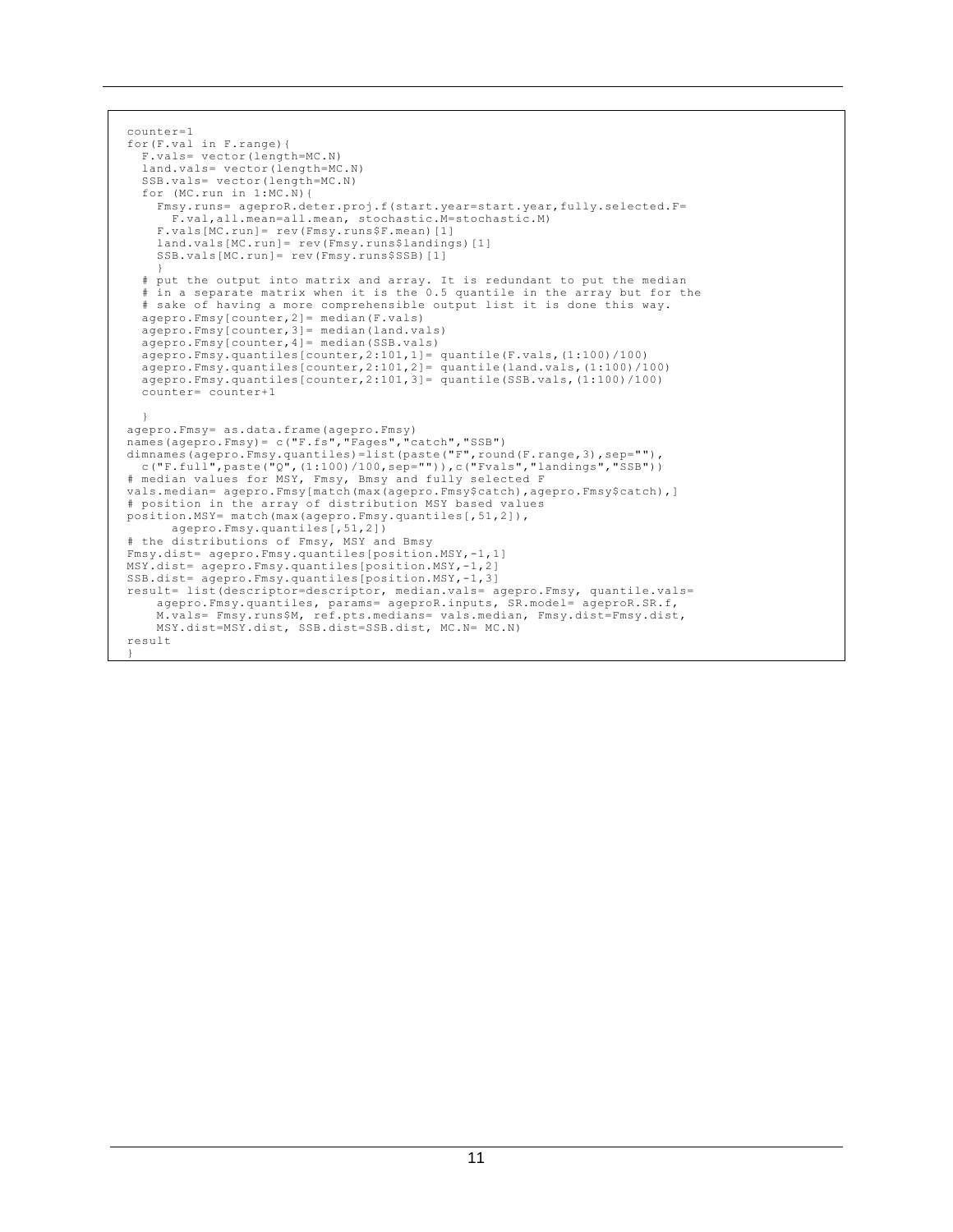```
# Projection of an age structured population with fishing mortality
# Written by Daniel Duplisea, Fisheries and Oceans Canada, Institut
# Maurice-Lamontagne, Mont-Joli, QC GOJ 1Z0
# daniel.duplisea@dfo-mpo.gc.ca
# December 2012
# Use and distribute as you wish but I can accept no reponsibility for any
# consequences
#plots the result of a simple projection, SSB vs year. The only use of this<br># function generally is to determine how far you need to project to reach
# equilibrium and adjust the projection length for stochastic projs accordingly
ageproR.plot.proj.f= function(deter.proj.result){
 plot (deter.proj.result$year, deter.proj.result$SSB, type="p", xlab="Year",
 ylab="SSB (t)", pch=20)
# plot yield curve for different deterministic F values. It plots yield and
# SSB as a function of numbers average F
ageproR.plot.deter.yield.curve.f= function(deter.yield.result, top.xaxis=T){
 F.label= paste("F (", min(ageproR.inputs$F.mean.ages), "-", max(ageproR.inputs$<br>F.mean.ages), ")", sep="")
 matplot(deter.yield.result[,2],deter.yield.result[,3:4],axes=T,lab=c(5,5,7),
   lwd=3, type="1", col=c("red", "blue"), lty=c(1,2), xlab=F.label,
   ylab="Equilibrium yield & SSB (t)")
 legend ("topright", legend=c ("Yield", "SSB"), col=c ("red", "blue"), lty=c (1,2), lwd=2)
 vals= deter.yield.result[match(max(deter.yield.result$catch),
   deter.yield.result$catch), ]
 abline(v=vals[2])abline(h=vals[3])abline(h = vals[4])abline (h=ageproR.inputs$Blim, col="red", lty=2)
 abline (h=ageproR.inputs$Busr, col="red", lty=2)
 # this puts a second x axis at the top showing the fully selected F value
  at the same tick position as on the lower x-axis
 if (top.xaxis) {
   ticks= seq(0, round(max(deter.yield.result[,2]),1),length=5)
   tmp= lm(deter.yield.result[,1]~deter.yield.result[,2])
   tick.labs= round (coef (tmp) [1] + ticks *coef (tmp) [2], 2)
   tick.labs[tick.labs<0]=0
   axis(side=3, at=ticks, labels=tick.labs)
   mtext ("Fully selected F", side=3, line=2.2)
 \rightarrow# plots the stochastic vield curve
ageproR.plot.stoch.yield.curve.f= function(proj.output,top.xaxis=T, error.box=T){
  median.vals.plot= proj.output$median.vals
  matplot(median.vals.plot[,2], median.vals.plot[,3:4], lwd=3, type="1", col=
     c("red", "blue"), lty=c(1,2), xlab="F(ages 7-9)",
     ylab="Equilibrium yield & SSB")
  legend("topright", legend=c("Yield","SSB"), col=c("red","blue"), lty=c(1,2), lwd=2)
  vals= proj.output$ref.pts.medians
  abline(v=vals[2])abline(h=vals[3])
  abline(h=vals[4])abline (h=ageproR.inputs$Blim, col="red", lty=2)
  abline(h=ageproR.inputs$Busr, col="red", lty=2)
  if (top.xaxis) {
    # this puts a second x axis at the top showing the fully selected F value
    # at the same tick position as on the lower x-axis
    ticks= seq(0, round(max(median.vals.plot[,2]),1),length=5)
    tmp= lm(median.vals.plot[,1]~median.vals.plot[,2])
    tick.labs= round(coef(tmp)[1]+ ticks*coef(tmp)[2],2)
    tick.labs[tick.labs<0]=0
    axis(side=3, at=ticks, labels=tick.labs)
    mtext ("Fully selected F", side=3, line=2.2)
```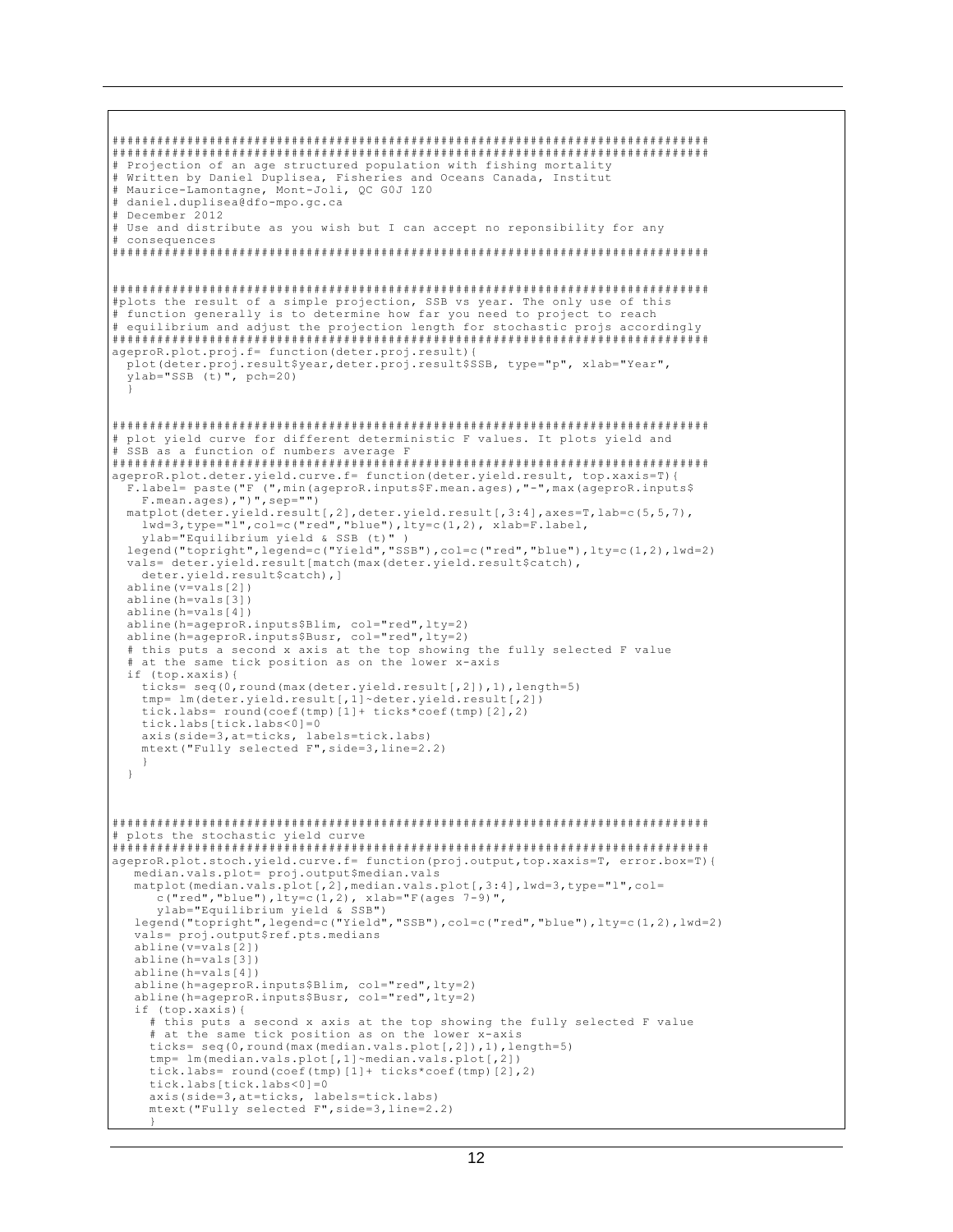```
 # this plots all the quantiles around the median for both Fmsy and Yield on
 # the plot as a box with actual quantiles as the shaky line through the box
 if (error.box){
lines(proj.output$Fmsy.dist,proj.output$MSY.dist)<br>coords= c(min(proj.output$Fmsy.dist), min(proj.output$MSY.dist),<br>max(proj.output$Fmsy.dist),max(proj.output$MSY.dist))<br>rect(coords[1],coords[2],coords[3],coords[4])
        }
}
```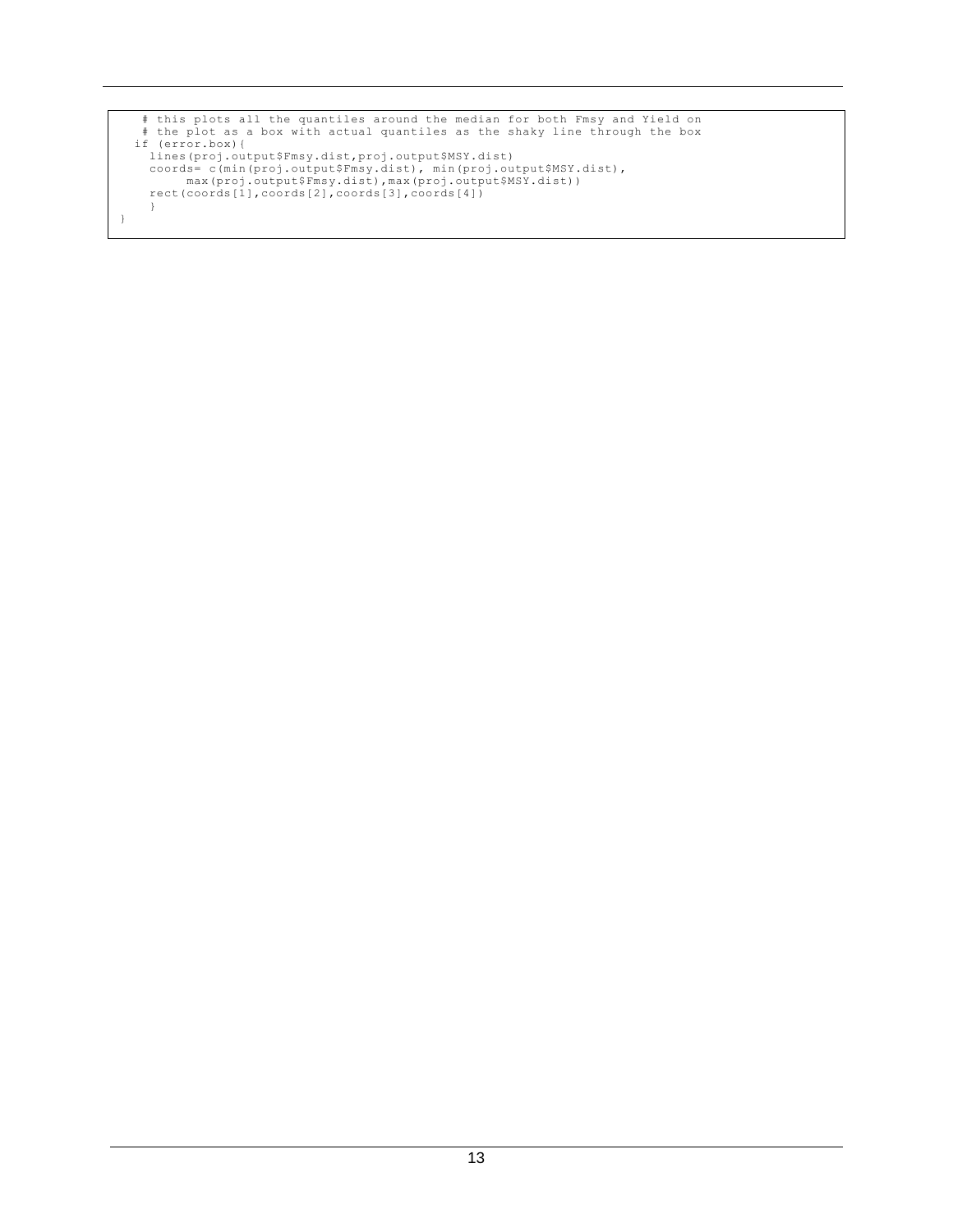```
# Projection of an age structured population with fishing mortality<br># Written by Daniel Duplisea, Fisheries and Oceans Canada, Institut
# Maurice-Lamontagne, Mont-Joli, QC GOJ 1Z0
# daniel.duplisea@dfo-mpo.gc.ca
# December 2012
# Use and distribute as you wish but I can accept no reponsibility for any
# consequences
# Parameters required to do age based projection
# note that all the parameters in this list may not be used in the projection.
# Typically the units are *1000 for numbers, kg for weight at age, metric tonnes<br># for stock biomass and rates are per year. You should change parameters here
# because several functions keep a history of the run parameters by copying
# this list into the output object.
                       # # # # # #
ageproR.inputs=list()
# length of the projection in years
 ageproR.inputs$projection.length=300
# starting population numbers at age size 1 Jan
 ageproR.inputs$N=read.csv("NatA.csv",sep = ",",header=T)
# weight at age, Kg, in the survey or the sea, used for SSB calculation
 ageproR. inputs $WA. sea = read.csv( "WatAsea.csv", sep = ", ", header=T)# Weight at age, Kg in the catch, used for landings and turning a TAC into
# numbers at age (also with selectivity - PR)
 ageproR.inputs$WA.catch= read.csv("WatAcatch.csv",sep = ",",header=T)
# maturity ogive: proportion mature by biomass in age class
 ageproR.inputs$ogive= read.csv("ogive.csv", sep =
                                                  .".header=T)
# number of age groups
 ageproR.inputs$number.ages= nrow(ageproR.inputs$N)
# first age (age at recruitment)
 ageproR.inputs$age.at.R= 3
# M at age. If one scalar then same over all ages. Can be a vector
 ageproR.inputs$M= 0.25
# Random M sampled from a beta. If no autocorrelation then set autocor.coef.M=0
 ageproR.inputs$a= 1.6 #parameter of the call to the beta function<br>ageproR.inputs$b= 30 #parameter of the call to the beta function
 ageproR.inputs$min.M= 0.2 #minimum M allowed
 ageproR.inputs$max.M= 0.4 #maximum M allowed
 ageproR.inputs$autocor.coef.M= 0.5
 ageproR.inputs$M.rand= call("ageproR.M.beta.f", ageproR.inputs$projection.length+
   ageproR.inputs$age.at.R+1, ageproR.inputs$a, ageproR.inputs$b,
   ageproR.inputs$min.M, ageproR.inputs$max.M, ageproR.inputs$autocor.coef.M)
# partial recruitment, ie. selectivity of fishery (all fleets)
# column 1 is acutal value from assessment (2012 NFT adapt), column 2 is
# flat topped version
 ageproR.inputs$PR= cbind(c(0.0011,0.0438,0.2239,0.5865,0.9671,1,1,0.9722,
   0.9283, 0.8551, 0.9283, c(0.0011, 0.0438, 0.2239, 0.5865, 0.9671, 1, 1, 1, 1, 1, 1))# ages used for numbers weighted overall F calculation
 ageproR.inputs$F.mean.ages= 7:9
# reference points: Blim=limit, Busr=upper stock reference, Btar=target,
# Bdetect=detection limit
 ageproR.inputs$Blim=116000
 ageproR.inputs$Busr=180000
 ageproR.inputs$Btar=220000
 ageproR.inputs$Bdetect=1000
```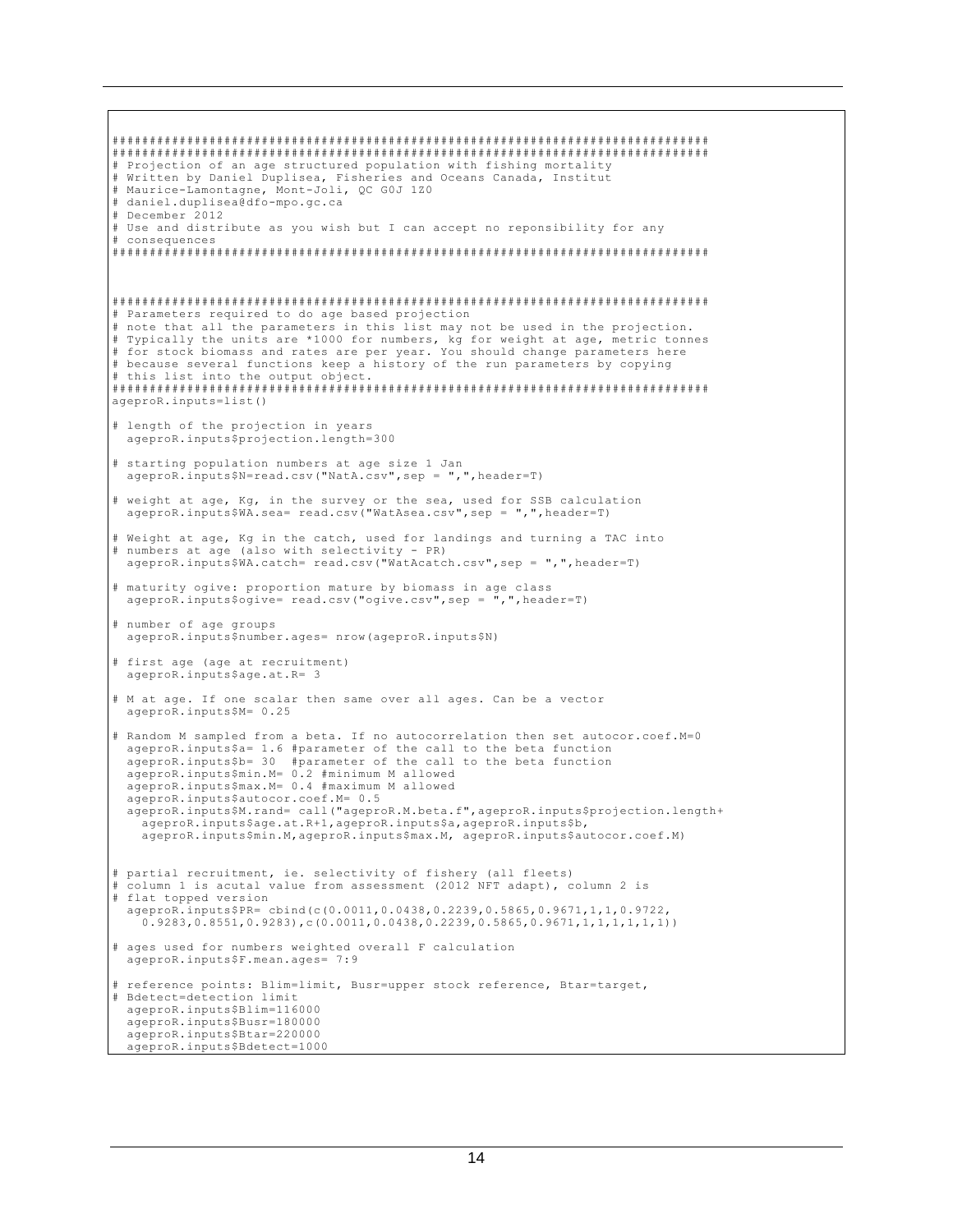*Table 1: Summary of equilibrium reference points for nGSL cod under a range of assumptions for recruitment and natural mortality. HS is the hockeystock model, NP is the non-parametric smoother model, RandR is randomly sampled recruitment at age 3 from 1974-2012. Full F is the F at Fmsy for the fully selected age classes. Fmsy is the numbers weighted average F for ages 7-9 that gives maximum equilibrium yield (MSY). MSY is the maximum equilibrium yield at Fmsy. Bmsy is the spawning biomass at equilibrium maximum yield. Blim and Busr are the limit and upper stock reference points (Duplisea and Fréchet 2011).*

<span id="page-18-0"></span>

| Run                     |           |             |            |               |             |            |             |          |             |             |
|-------------------------|-----------|-------------|------------|---------------|-------------|------------|-------------|----------|-------------|-------------|
| number                  | <b>SR</b> | M           | start year | <b>Full F</b> | <b>Fmsy</b> | <b>MSY</b> | <b>Bmsy</b> | 2/3 Fmsy | <b>Blim</b> | <b>Busr</b> |
|                         | <b>HS</b> | 0.2         | 2012       | 0.46          | 0.36        | 72189      | 203908      | 0.24     | 116000      | 180000      |
| $\overline{c}$          | <b>HS</b> | 0.25        | 2012       | 0.33          | 0.26        | 51991      | 199070      | 0.17     | 116000      | 180000      |
| 3                       | <b>HS</b> | 0.3         | 2012       | 0.18          | 0.14        | 30487      | 209099      | 0.09     | 116000      | 180000      |
| $\overline{\mathbf{4}}$ | <b>HS</b> | 0.4         | 2012       | 0.03          | 0.02        | 17         | 820         | 0.01     | 116000      | 180000      |
| 5                       | <b>HS</b> | $0.2 - 0.4$ | 2012       | 0.31          | 0.24        | 50971      | 208928      | 0.16     | 116000      | 180000      |
| 6                       | <b>NP</b> | 0.15        | 2012       | 0.62          | 0.47        | 11153      | 24390       | 0.32     | 116000      | 180000      |
| 7                       | NP        | 0.2         | 1983       | 0.74          | 0.56        | 95568      | 187144      | 0.37     | 116000      | 180000      |
| 8                       | NP        | 0.25        | 1983       | 0.56          | 0.43        | 74997      | 186109      | 0.29     | 116000      | 180000      |
| 9                       | NP        | 0.3         | 1983       | 0.38          | 0.30        | 54566      | 190333      | 0.20     | 116000      | 180000      |
| 10                      | <b>NP</b> | 0.4         | 1983       | 0.10          | 0.08        | 15530      | 191461      | 0.05     | 116000      | 180000      |
| 11                      | <b>NP</b> | $0.2 - 0.4$ | 1983       | 0.51          | 0.39        | 72161      | 193174      | 0.26     | 116000      | 180000      |
| 12                      | HS-NP     | 0.2         | 1983       | 0.74          | 0.56        | 95568      | 187144      | 0.37     | 116000      | 180000      |
| 13                      | HS-NP     | 0.25        | 1983       | 0.56          | 0.43        | 74997      | 186109      | 0.29     | 116000      | 180000      |
| 14                      | HS-NP     | 0.3         | 1983       | 0.38          | 0.30        | 54566      | 190333      | 0.20     | 116000      | 180000      |
| 15                      | HS-NP     | 0.4         | 1983       | 0.10          | 0.08        | 15530      | 191461      | 0.05     | 116000      | 180000      |
| 16                      | HS-NP     | $0.2 - 0.4$ | 1983       | 0.51          | 0.39        | 72081      | 192944      | 0.26     | 116000      | 180000      |
| 17                      | Rand-R    | 0.2         | 2012       | 1.28          | 0.95        | 44628      | 60830       | 0.64     | 116000      | 180000      |
| 18                      | Rand-R    | 0.25        | 2012       | 1.30          | 0.96        | 37092      | 51205       | 0.64     | 116000      | 180000      |
| 19                      | Rand-R    | 0.3         | 2012       | 1.26          | 0.93        | 30819      | 44887       | 0.62     | 116000      | 180000      |
| 20                      | Rand-R    | 0.4         | 2012       | 1.26          | 0.92        | 21795      | 33639       | 0.61     | 116000      | 180000      |
| 21                      | Rand-R    | $0.2 - 0.4$ | 2012       | 1.26          | 0.92        | 21795      | 33639       | 0.61     | 116000      | 180000      |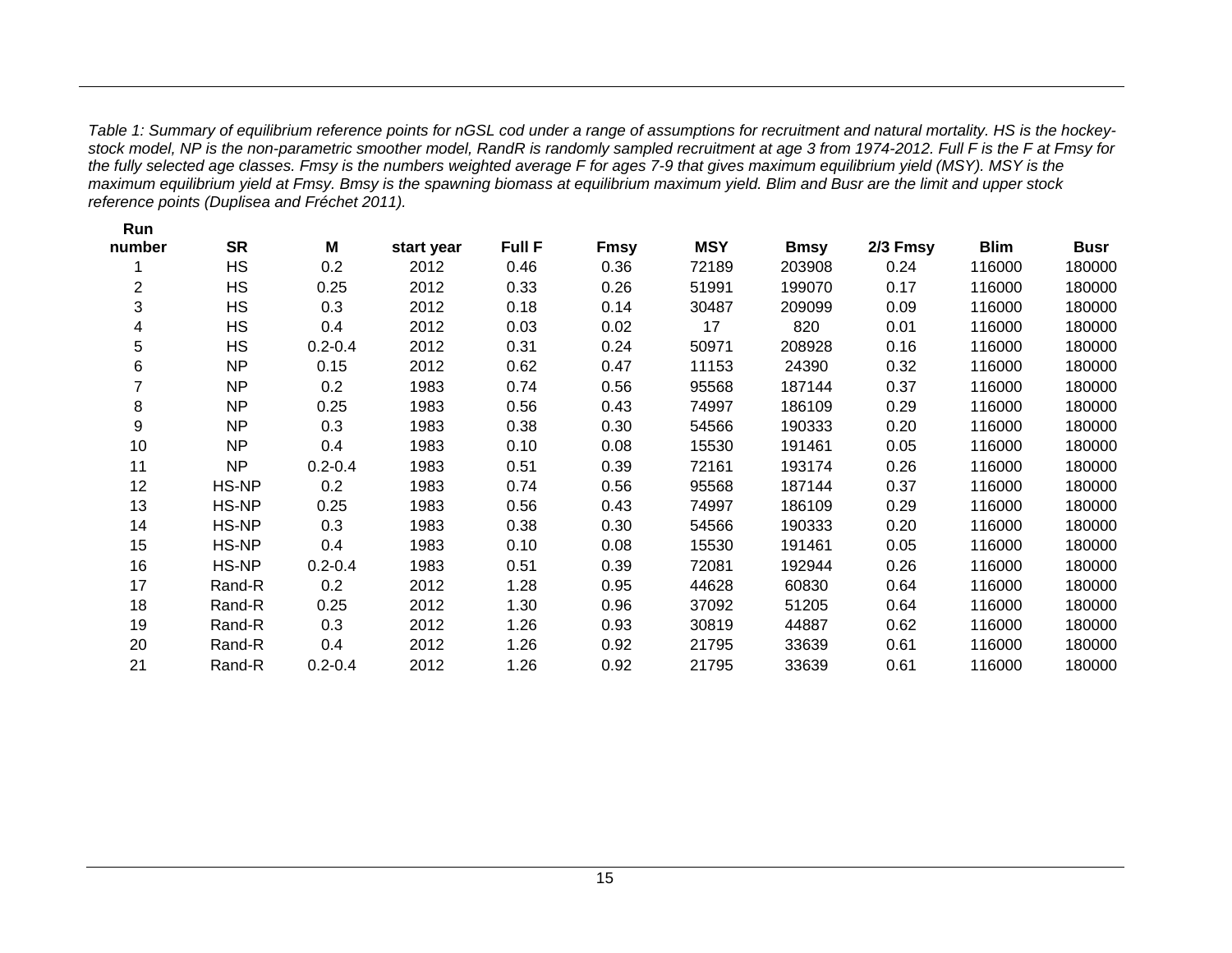<span id="page-19-0"></span>*Table 2: F, exploitation rate and recommended TAC (t) at different SSB (t) following the PA framework*  laid-out in Figure 5. Exploitation rate =  $1-e^{M}$ .

|            | <b>Exploitatio</b> |        |       |  |  |  |  |
|------------|--------------------|--------|-------|--|--|--|--|
| <b>SSB</b> | F                  | n rate | TAC   |  |  |  |  |
| 116000     | 0.02               | 0.02   | 2500  |  |  |  |  |
| 120000     | 0.03               | 0.03   | 3500  |  |  |  |  |
| 125000     | 0.04               | 0.04   | 5000  |  |  |  |  |
| 130000     | 0.05               | 0.05   | 6500  |  |  |  |  |
| 135000     | 0.06               | 0.06   | 8000  |  |  |  |  |
| 140000     | 0.07               | 0.07   | 10000 |  |  |  |  |
| 145000     | 0.08               | 0.08   | 11500 |  |  |  |  |
| 150000     | 0.09               | 0.09   | 13500 |  |  |  |  |
| 155000     | 0.11               | 0.10   | 15500 |  |  |  |  |
| 160000     | 0.12               | 0.11   | 17500 |  |  |  |  |
| 165000     | 0.13               | 0.12   | 20000 |  |  |  |  |
| 170000     | 0.14               | 0.13   | 22000 |  |  |  |  |
| 175000     | 0.15               | 0.14   | 24500 |  |  |  |  |
| 180000     | 0.16               | 0.15   | 27000 |  |  |  |  |
| 185000     | 0.16               | 0.15   | 27500 |  |  |  |  |
| 190000     | 0.16               | 0.15   | 28500 |  |  |  |  |
| 195000     | 0.16               | 0.15   | 29000 |  |  |  |  |
| 200000     | 0.16               | 0.15   | 30000 |  |  |  |  |
| 205000     | 0.16               | 0.15   | 30500 |  |  |  |  |
| 210000     | 0.16               | 0.15   | 31500 |  |  |  |  |
| 215000     | 0.16               | 0.15   | 32000 |  |  |  |  |
| 220000     | 0.16               | 0.15   | 32500 |  |  |  |  |
| 225000     | 0.16               | 0.15   | 33500 |  |  |  |  |
| 230000     | 0.16               | 0.15   | 34000 |  |  |  |  |
| 235000     | 0.16               | 0.15   | 35000 |  |  |  |  |
| 240000     | 0.16               | 0.15   | 35500 |  |  |  |  |
| 245000     | 0.16               | 0.15   | 36500 |  |  |  |  |
| 250000     | 0.16               | 0.15   | 37000 |  |  |  |  |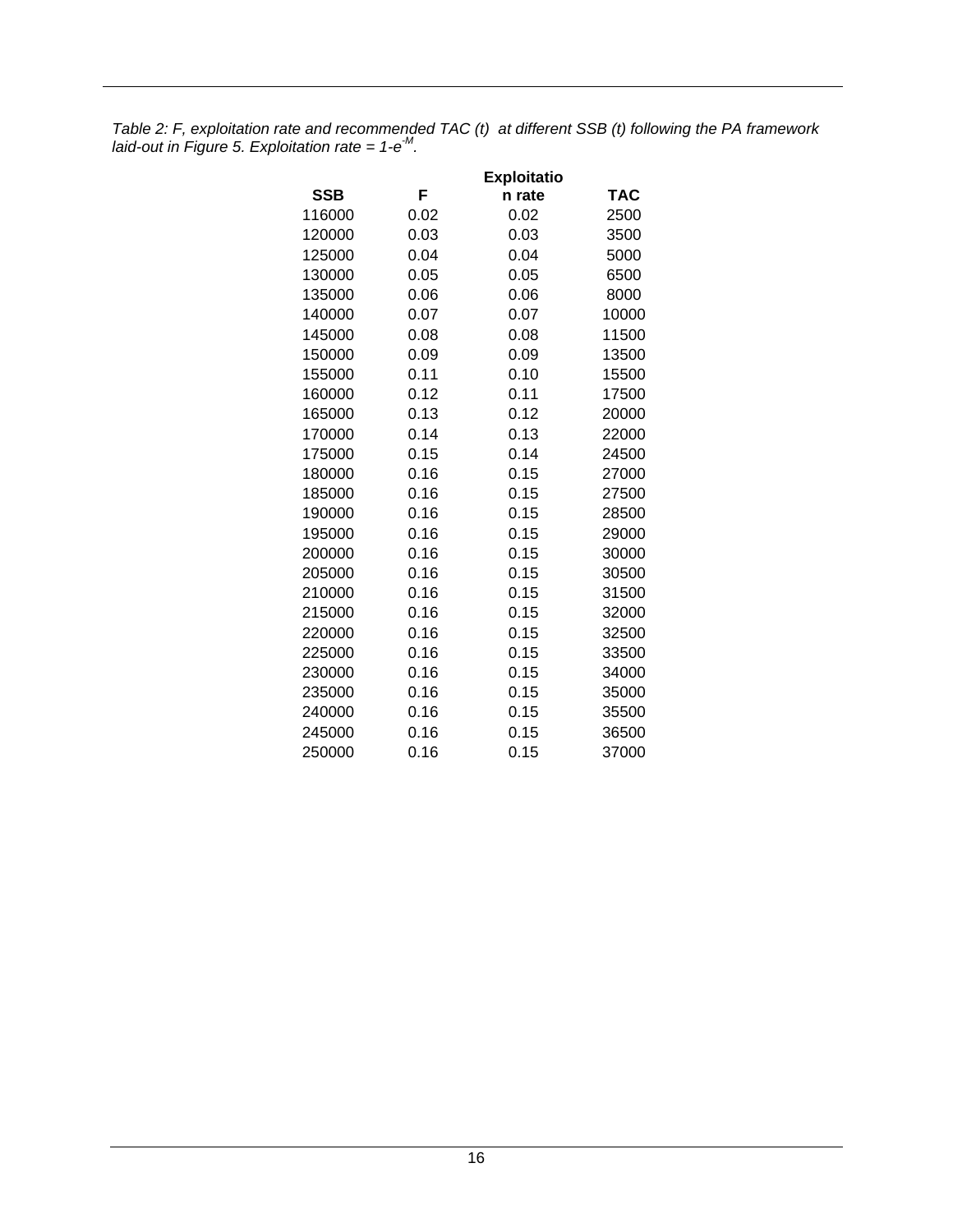

<span id="page-20-0"></span>*Figure 1: The precautionary approach to fisheries management as developed in Canada (DFO 2009), developed slightly here to provide names for various elements and key features such as Ftar<Flim.*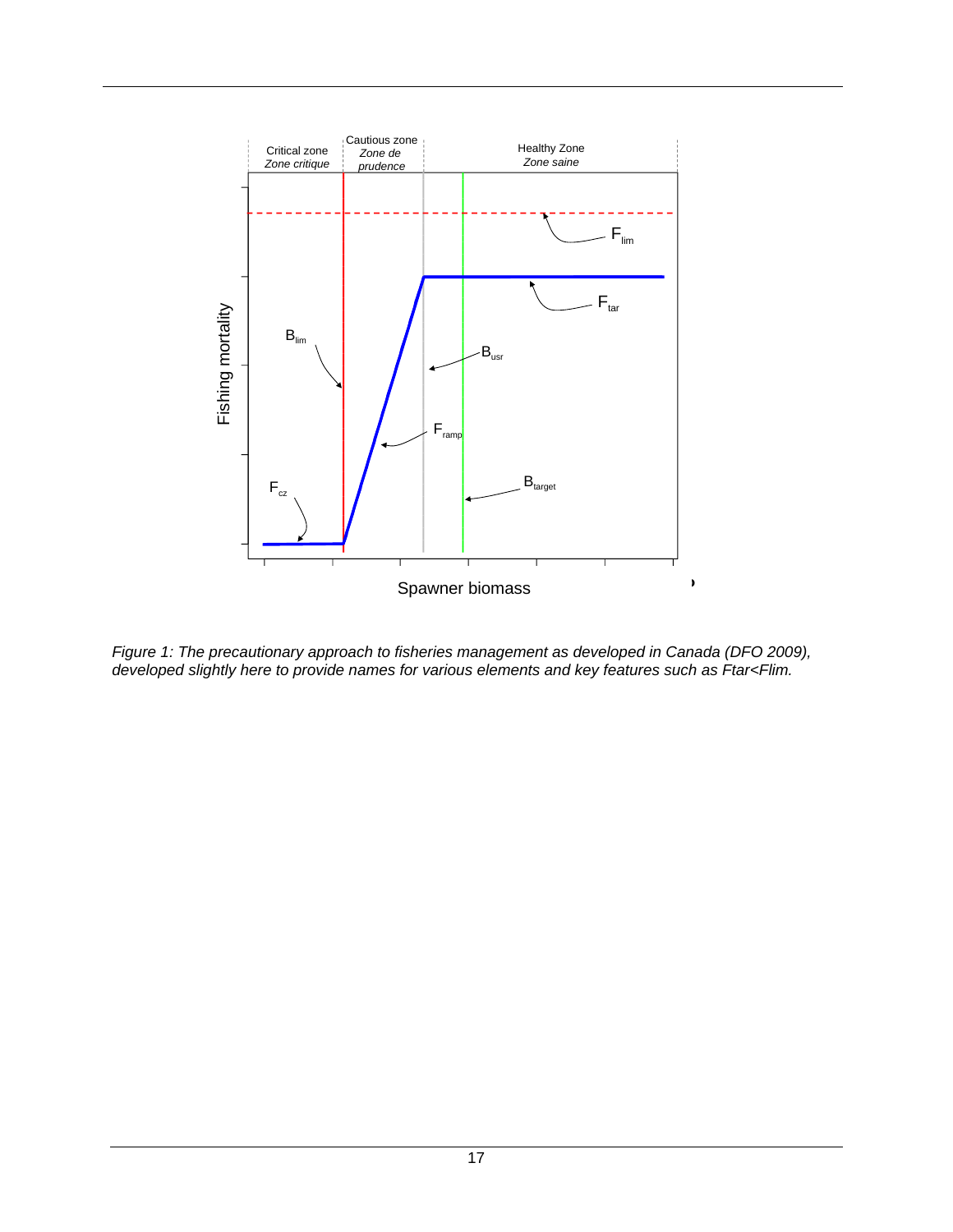

<span id="page-21-0"></span>*Figure 2: beta distribution which was used to sample natural mortality values for stochastic projections. The black line is the simple random distribution while the red line is the same distribution sampled with first order temporal autocorrelation of 0.5.*



<span id="page-21-1"></span>*Figure 3: stock-recruitment relationships used in some projections. Recruitment is number of individuals to age 3. From Duplisea and Fréchet (2011).*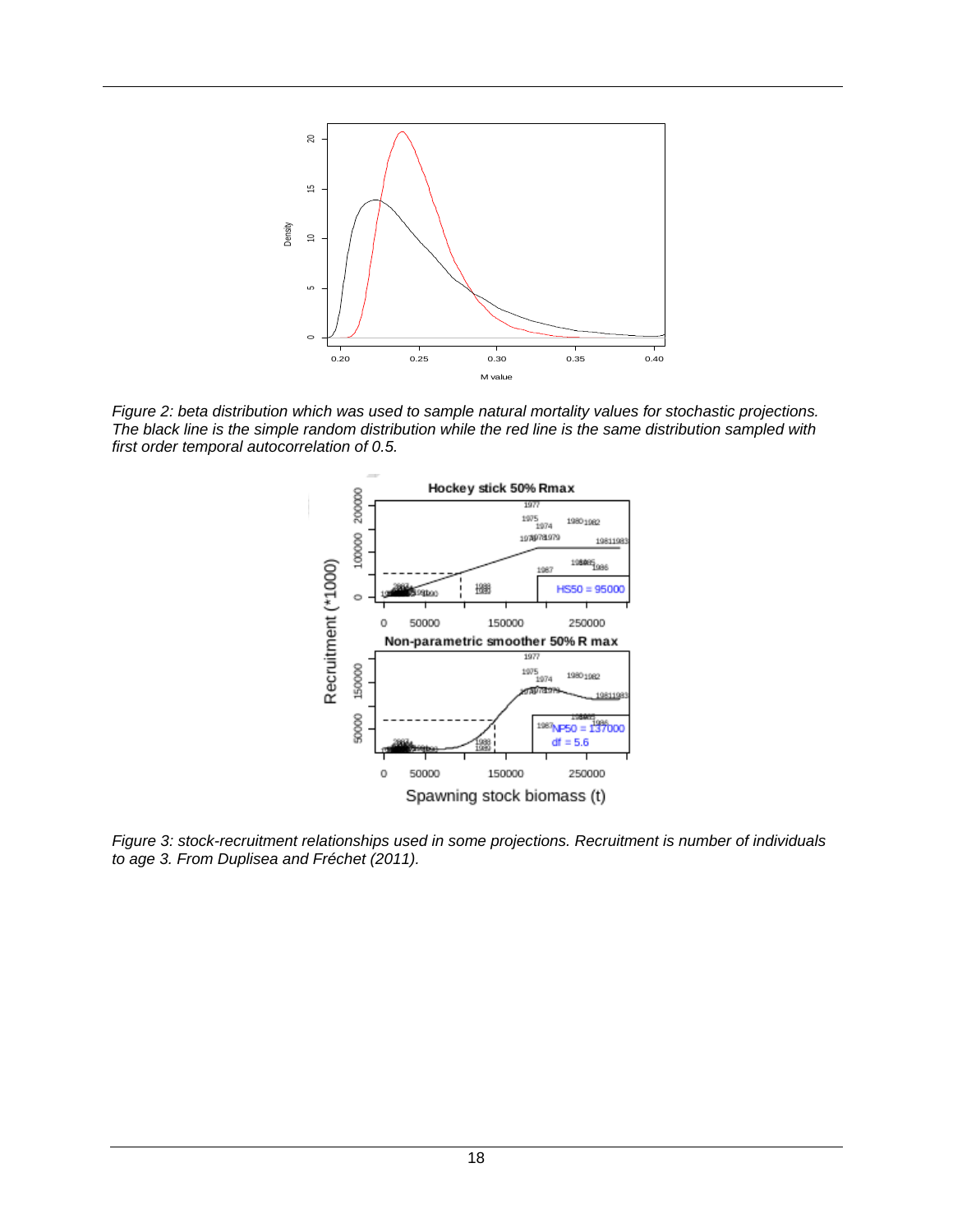

<span id="page-22-0"></span>*Figure 4: Equilibrium yield and spawning biomass at different levels of fishing mortality calculated assuming a hockey-stick stock recruitment relationship and natural mortality that varies between 0.2 and 0.4. The thick dashed blue line is SSB while the thick solid red line is yield. Blim and Busr are shown as horizontal dashed lines while estimates for Bmsy (upper line) and MSY (lower line) are shown as solid horizontal lines. The vertical solid line is Fmsy. F(7-9) is the numbers weighted average F for ages 7, 8 and 9 while the fully selected F value is shown as a second x-axis on the panel. This is a depiction of Run 5 from Table 1.*